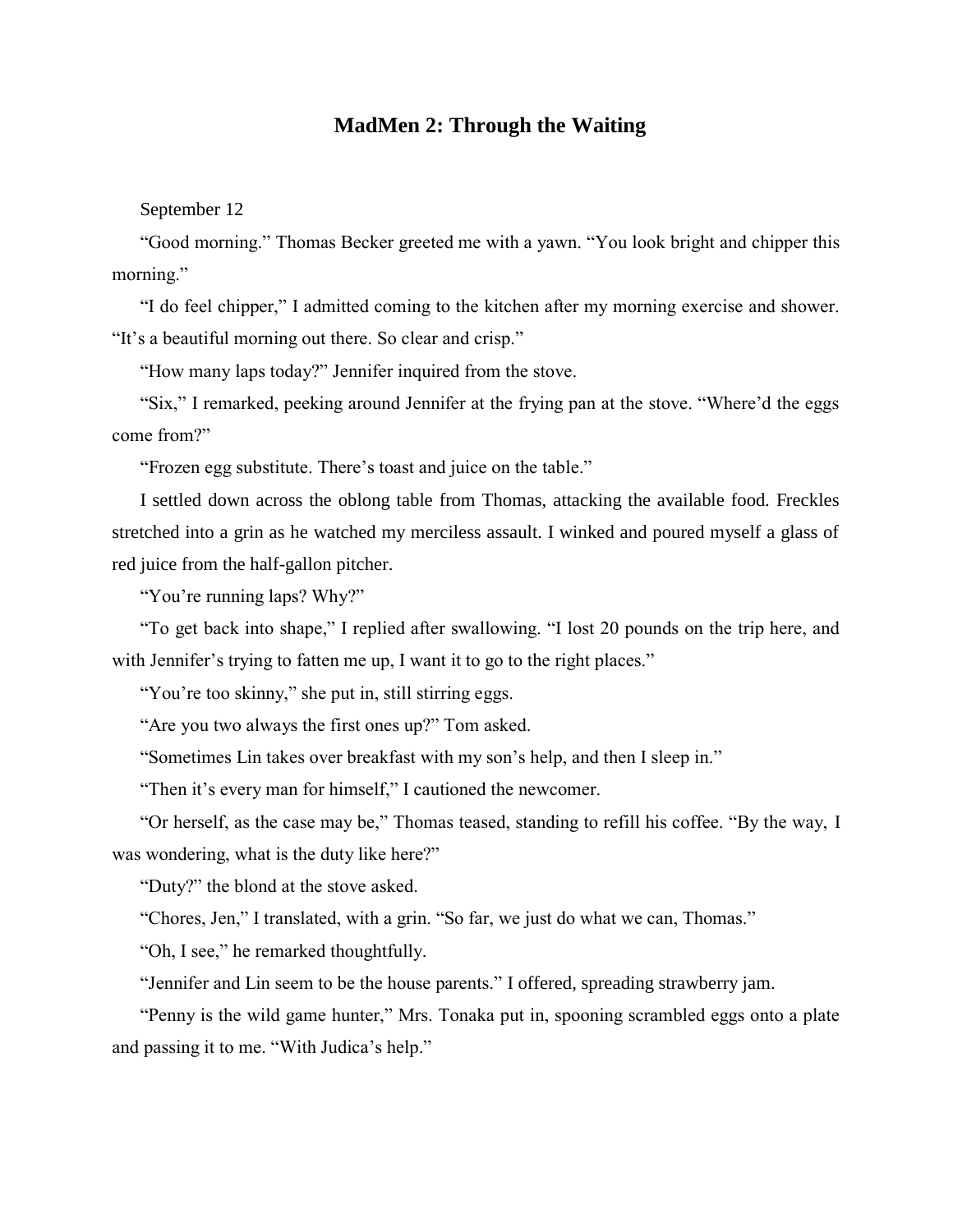"Arlo is quite interested in the vegetable garden," I offered. "He can't wait to get his hands on it."

"How come?" She asked, serving eggs to Thomas.

"Oh, he says I'm doing it all wrong."

"He does, does he?" Jen's spoonful of scrambled eggs hit the plate with a ringing thud. "We shall see about that."

"And what is your duty?" The auburn headed man asked turning my way.

I stopped my half-lifted fork of eggs and glanced at Jennifer, not quite sure of the answer. She caught my eyes, demanding silence from me as she replied.

"Ann's role has not yet been defined, except to see that her animals stand guard."

"Not entirely true, Lady Jennifer," he countered, smiling. "She'll support Lord William."

"Of course," Jennifer muttered, glancing at me and mirroring my frowning then turned to set the pan back on the stove.

"Is it not a matter of time?" I interjected gently. "I cannot be today who I must be a year from now."

"But you are, in essence, eternally the same," he reminded me.

"Thomas, the physical body requires teaching and discipline. Agreed? Good. The physical world distracts the five major—or normal—senses, making it difficult to detect and use the sixth and the seventh, the extra—or paranormal."

"You're telling me!" He laughed, green eyes sparkling.

"It seems to me," Jennifer remarked, easing into a chair with her coffee. "Ann's role is extremely important. I just can't seem to label what it is, besides being Ann."

"Being Ann is essential. To William, that is," the auburn headed man sighed. "He is obsessed with finding his Lady Ann. But, you're Ann and yet he hasn't found you?"

Thomas looked deeply into my eyes, and I could sense his mental probing. I did not resist but rather assisted him by recalling specific instances and personal conclusions. Jennifer touched us with an affirmation that caused a glowing in Tom's jade eyes. His face melted into a sweet countenance, but I could feel pity for me from him.

"I am sorry," he whispered, diverting his eyes to his plate. "I was not aware that you understood so thoroughly."

"You only knew what Lord William told you."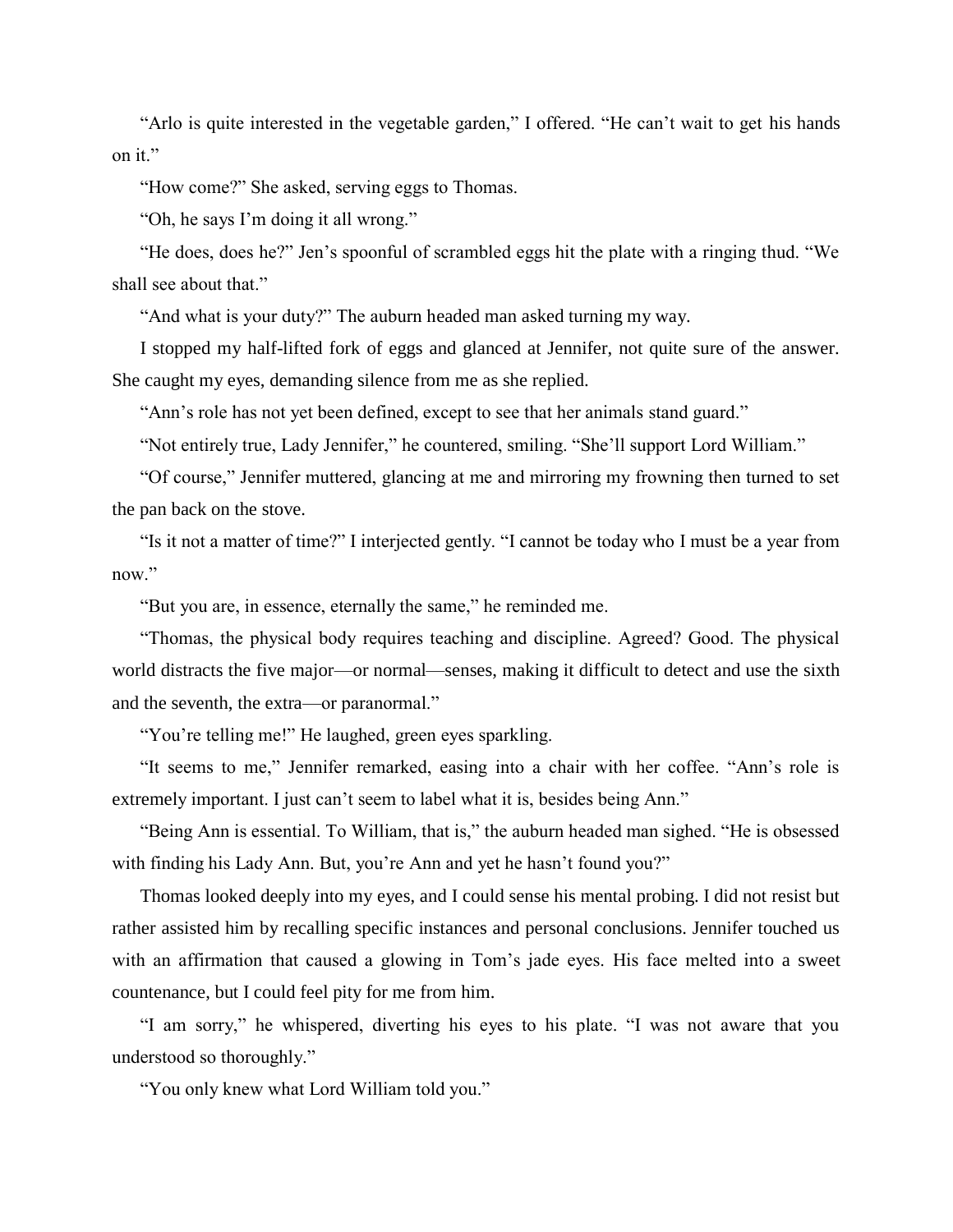"And he does not know you."

"William is —" I began his defense.

"He denied you last night to your face!" He growled, clenching his fist. "How could he?"

"Lord Thomas," I began, touching his tensed arm. "None of us can change what he is."

"But he saw her last night upstairs. He seemed sure of that when he came down," he insisted. "How can he not know? I mean, you are—"

"Not all the time," Jennifer explained quickly.

"Something's not right…" Tom Becker frowned, his eyes piercing me to the core. "I would have thought the changes would be complete by now. Why aren't they?"

I shrugged, and he looked to the blond woman, who studied her coffee cup intently. She did not raise her eyes. His gaze fell again on me, as I took control of my emotions. My appetite now diminished, I stood slowly, holding his questioning eyes.

"I wish I knew, Lord Thomas," I sighed looking at my mirrored sadness in Mrs. Tonaka's face. "I'm sorry, Jennifer. I should have blocked that."

His auburn head swiveled to look at the blond woman, who had paled and now swallowed dryly. I again checked my emotions, as he again met my eyes.

"You must approach that subject very delicately," I heard Jennifer say. "I don't think she can tolerate much."

"I can't," I said harshly, pulling myself inside and applying even more suppression.

"Lady Jennifer?" Tom's face pleaded for an explanation.

"I am an empath. Ann cannot allow her anxiety to surface without me feeling it and reacting to it."

"I am sorry, Jenn. We'll talk again later, Thomas."

I left the kitchen in a hurried step.

\* \* \*

"I'm going with you."

I looked coolly at Penny's hand as it gripped my sleeve, but did not shake it away.

"Where do you think you're going, anyway?" She pressed. "No one leaves the house unless they're armed."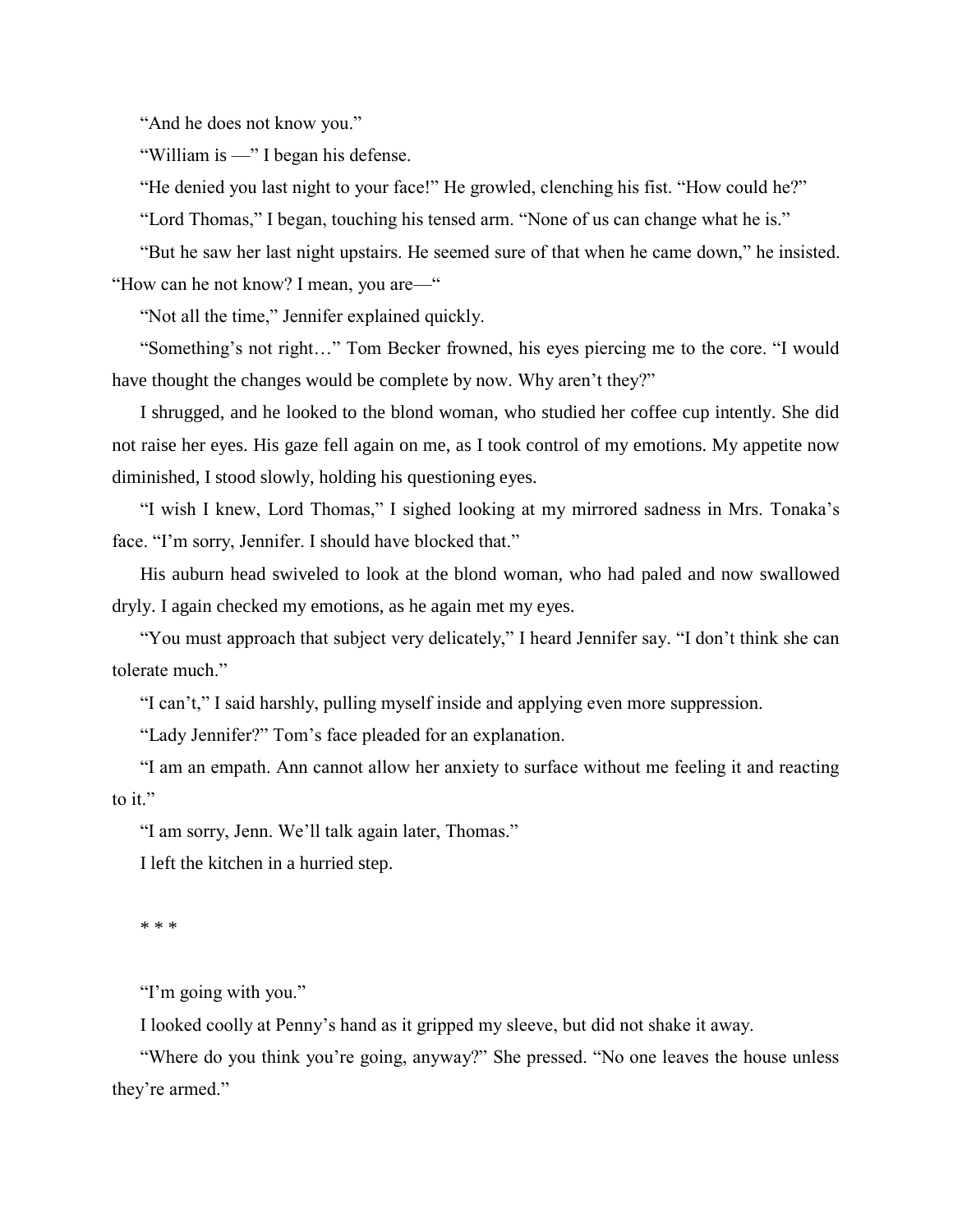"What about the kids?" I asked, turning up the stairs. "Certainly they haven't been given guns."

"Hannah, it's your rule."

"So, I'll abide by it. Why do you insist on going with?"

"You shouldn't be alone."

"Judica is going."

"You should be with people," she replied as we turned toward my chambers. "You have to open up."

"I suppose you're right, but I feel more like being left alone, right now."

Pushing open the ornate oak door, I snatched up my holster and turned to see Penny's face shrouded in concern. I softened toward her and quieted myself, smiling.

"Yeah, you're right," I responded, resting my hand on her shoulder. She visibly brightened as worry vanished from her eyes.

"Where are we going?" She asked as we turned to retrace our steps.

"Away from here."

\* \* \*

"Hi, Arlo." I smiled, putting aside my book. "Come on in."

He hung at the library door, looking about the room in awe, an old walking cane in his hand.

"Ain't never seen so many books in one place before," he laughed, stuffing his free hand into his coverall's pocket. "I ain't much of a reader. What ya readin'?"

"It's a history of modern Israel. Is there something you wanted?"

Arlo's gaze swept the quite room once more before he limped gingerly toward my chair. I saw shadows in his rough face and noted his guarded expression with interest. My senses gave no clue, so I watched, alert.

"How come yer up here?" he asked.

"It's quieter. Were you looking for me?"

"No, I just felt like gettin' out for a while," he replied, casually flopping into the nearest leather armchair.

"I see. The three flights of library stairs gave you no difficulty then?"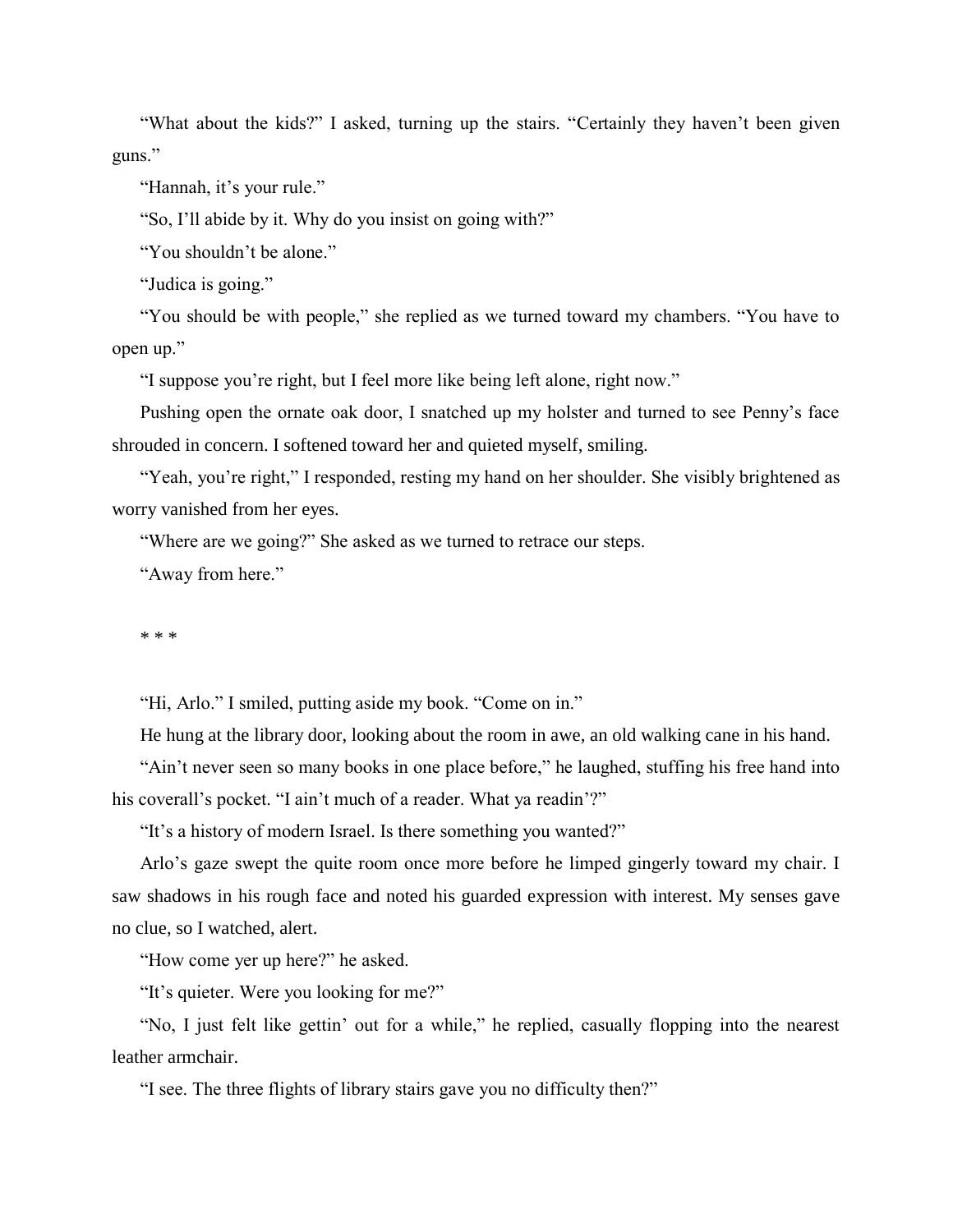"Hell, no," but he winced as he propped his injured leg over the chair arm, and then smiled to cover it. "I can take it."

"I'm sure you can. How'd you know where I was?"

"Yer bodyguard," he grumbled. "I told Penny I'd box her ears if she didn't tell me."

I laughed aloud with delight at the thought of Penny allowing such a thing. I shook my head. Arlo flashed his toothy grin in response, his eyes twinkling.

"You'd like to, wouldn't you?" I said lightly.

"Huh? Yeah, damn broad... Hey, what's with them people anyway?

"Who?" I asked, setting aside my book.

"Mrs. Tonaka for one. She acts like that Will fella is fuckin' royalty."

"In a way, he is," I sighed, looking into my hands. "What's going on?"

"She's fussin' over him like a mother hen with only one chick! Gave him breakfast in bed. Carried it up to the attic to him, for Christ sake!" I chuckled softly as Arlo continued. "Ya were there for lunch, weren't ya? Disgusting. Have some more of this, William. Try some of that. God, it was sickening. Shit!"

"I expected that. I came up here to get away from him."

"I figured ya for a smart cookie, but don't let it go to yer head, now, little bitch," he scowled, shifting his thick frame in the seat. "He's a prize, that one."

"That's debatable! No, he is special, I have to admit." I shrugged slightly. "He will lead us."

"The hell, ya say! That little squirt couldn't lead a group in silent prayer."

"Don't underestimate the man. You'll see what he's made of in the months to come."

"Well, ya sure as hell need a leader, I'll tell ya that."

"We are surviving, Mr. Gentry, and doing far better than most."

"Yeah! At least that slant-eye has the sense to stock up for the winter."

"It's the logical thing to do."

"I think yer all fucking crazy…"

He roared with laughter, pounding a callused hand on his sound knee, while I remained quietly watching. The room felt suddenly chilled as Arlo's steady eyes fell upon me. Suddenly, his face grew gray and shadowed. The man's fears touched my being as his gaze shifted nervously about the room. I applied my talents.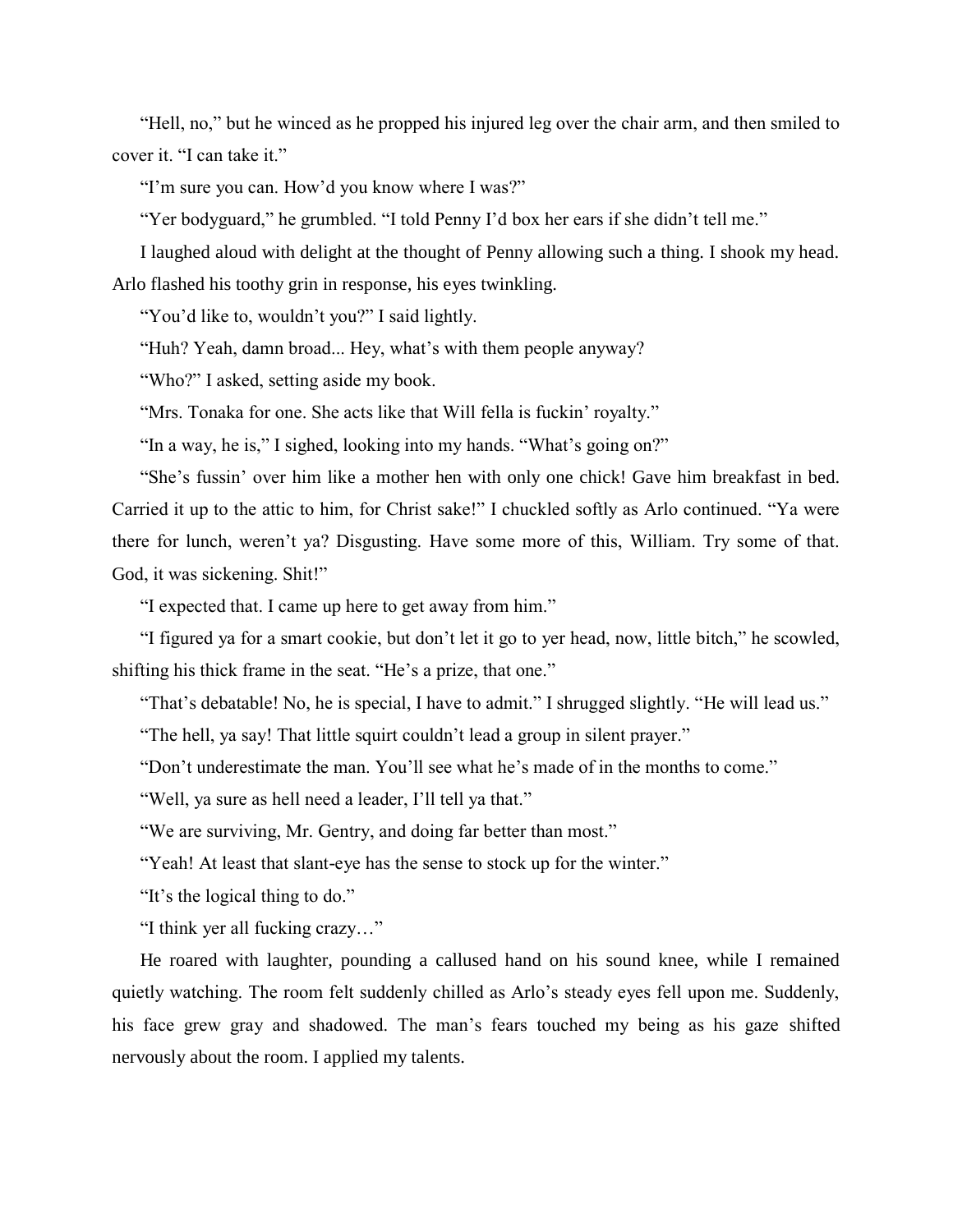"Well, hell. From what I've seen it looks like y'all planned this before those Chinese blew up the fuckin' country. Some of ya, anyhow." He shifted his leg carefully, watching for my reactions. I showed him none. "Ya know each other, too, some of ya. Maybe from years ago?"

"I met Jennifer a couple of days before you and I crossed paths."

"But ya know his highness."

"Will? Yes," I breathed slowly.

"Lovers, I heard."

"I'd appreciate it if you'd avoid that subject."

"Yeah, well, ya got it, sister," he grinned with something of a kind of pity. "What about this Tom guy?"

"I've never met him before."

"What'd ya do to his leg?"

"I was involved, yes," I reluctantly admitted. "Unfortunately, it is not..."

"Little bitch, he says ya healed him." He slapped his good leg again. "Hell, I saw it last night, and it was a bloody damn mess. This mornin', he's fine." He stared into my eyes, searching for answers. "What the fuck did ya do?"

Taking a sharp breath, I rubbed my chin, considering an explanation. I had none I felt Arlo Gentry could accept. He noted my hesitancy with a raised eyebrow and leaned forward in his chair.

"Tell me, Lady Ann." His sarcastic tone demanded an answer, but I swallowed before I could reply.

"Call it a miracle, if you like, or perhaps magic."

He guffawed harshly, spitting into a convulsive laughter until he gasped for breath. I could only smile in response, waiting for him to voice his next question. Still, he continued to chuckle.

"Like you said, maybe we're all crazy."

"Well, at least ya admit it," he grumbled, toying with his cane. "Ya mean to tell me yer a witch, right?"

"Wizard is closer to the truth."

"And precious Lord Will is King of all Camelot, right?"

"Not a king. A prince. So, he is our leader." I thought and then added, "And a warrior."

"You gonna fight the whole fucking Red army?"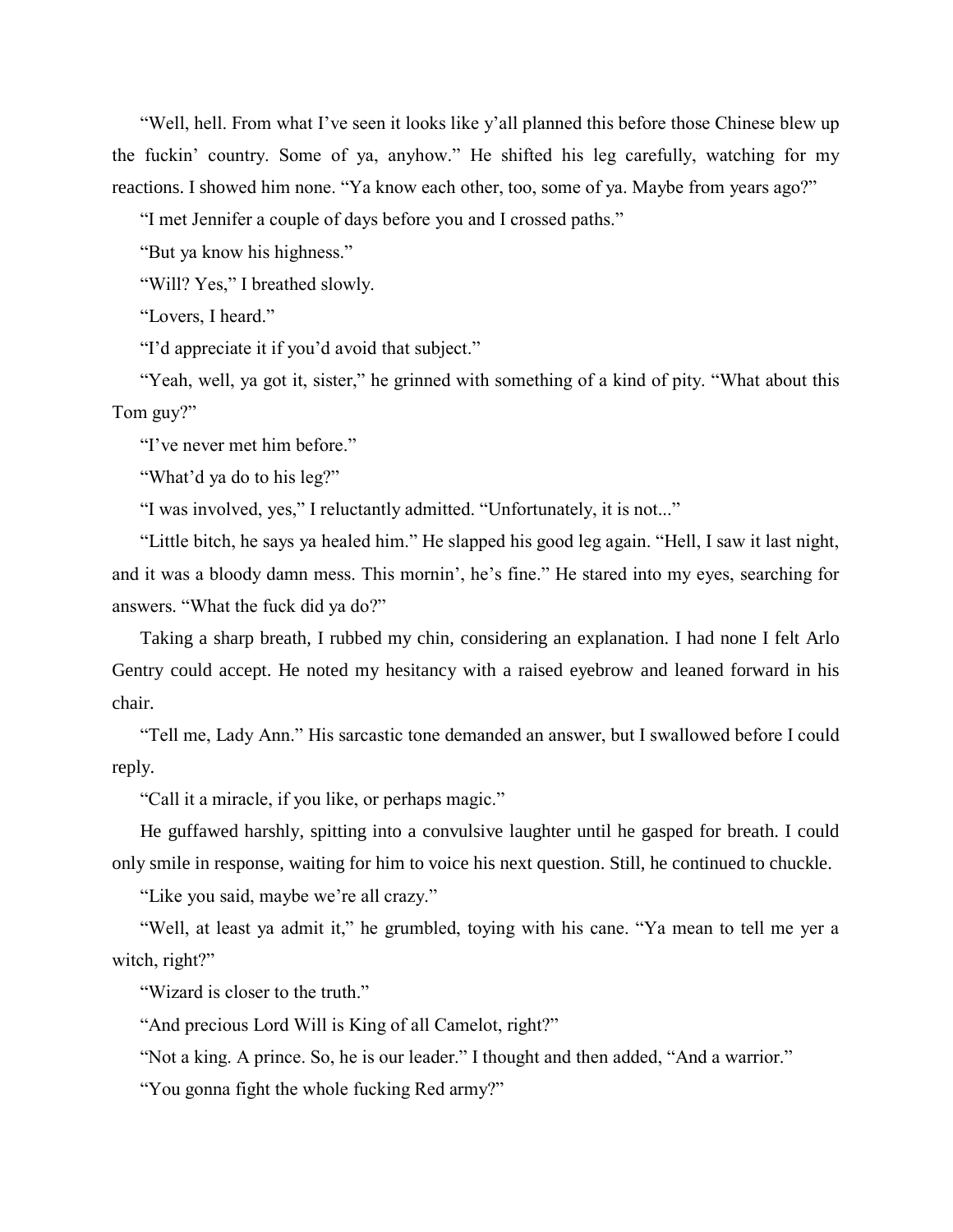"Some of us may have to."

"Not me," he grinned. "You?"

"No, I don't think so."

"Magic, you said? Ya Wicca?"

"Not exactly," I sighed, glancing down at my book.

"Ya fixed carrot-top's leg."

"Not me."

"He said ya did. Ya callin' him a liar?"

"No. I was involved with his care," I offered slowly. "But I can't, er… take credit for that healing. Only God can do that"

"Yer a witch, ain't ya?"

"I serve the God of Israel. Wizard if a better term for me. Tell me. What do you believe about telepathy or ESP?"

"Listen to ya!" He grumbled frowning. "Okay. I'll play yer silly game. Any other wizards around here?"

"Two."

"Thomas and Mrs. Tonaka?"

"And another coming," I said, and wondered how I knew that. Who else was coming?

"Female?"

"No," I said, watching his fleeting hope fade as quickly as it came.

"And what are ya going to do? Take over the government?"

"What government, Arlo?" I asked sarcastically. "There's no government left."

"Then set up a new one," he chuckled in disbelief.

"I expect surviving children may some day begin again." I nodded toward the house. "I know I won't live to see it."

"Why not?"

"My, er, destiny takes me in other directions."

"Yer magic?" He scowled, again resettling his leg. Judica slipped quietly into the room behind him and stretched out near the door. "Ya've got it all figured out, ain't ya?"

"I wish…."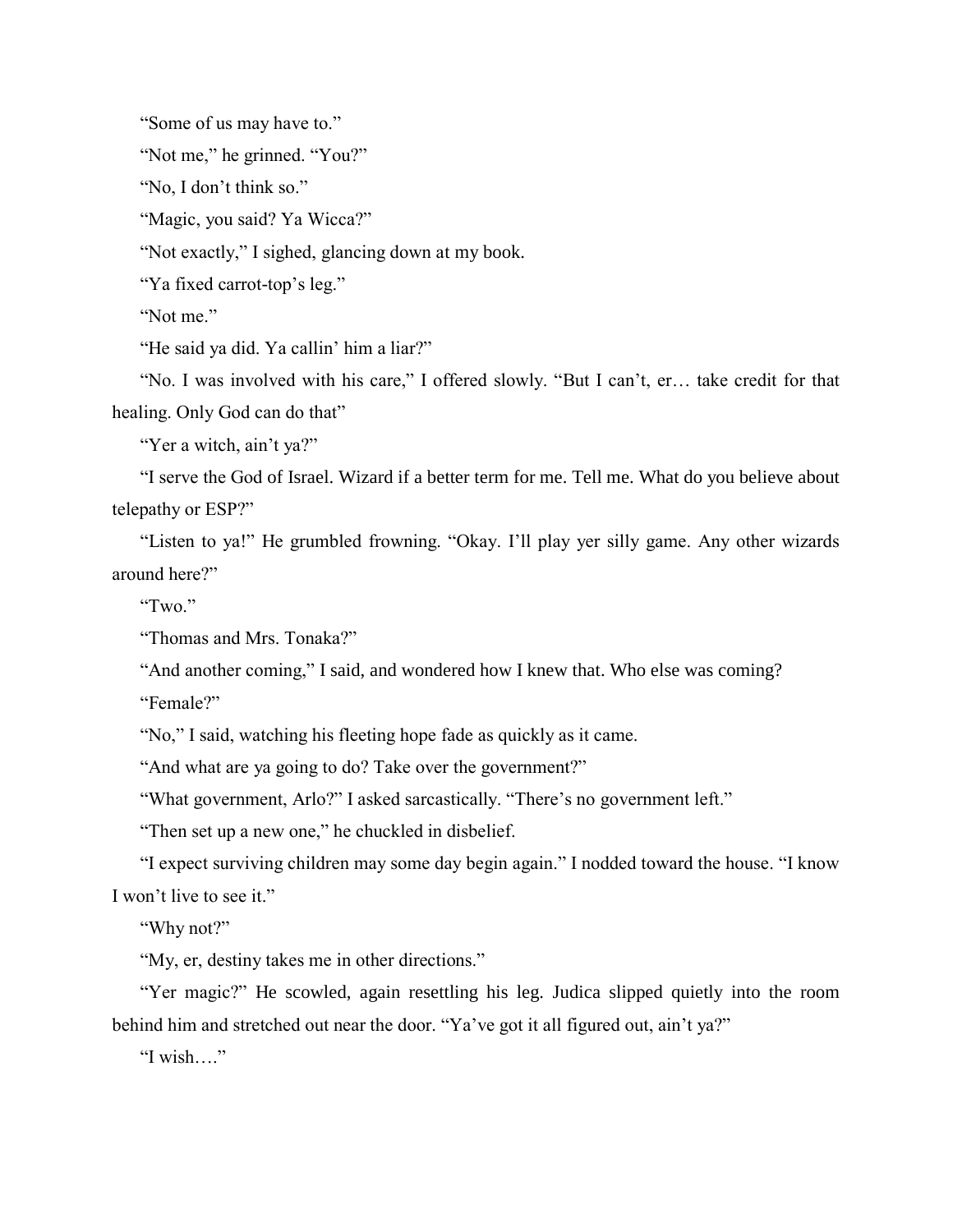"But you sure planned this gatherin' before the bombs fell. ESP, ya said. Now that's almost believable."

"You understand precognition?"

"What?"

"Foresight?"

"The Sight, sure! My grandma used to predict stuff. She was pretty good at it, I remember." Gentry eyed me sideways, and then spied the resting wolf. After a thoughtful moment, he turned back to me. "What about that owl?"

"He is a friend mine."

"How long ya known him?"

"Two lifetimes it would seem, although I'm not really sure. My silly game tends to be a bit confusing to me at times."

"Yer a psychic?"

"You could say that."

"Ya read minds, too?"

"Not really." I left it at that changing the subject. "You want to stay with us crazies?"

"It could be interesting." he grinned slyly. "I'm thinkin' 'bout it."

"We could use your help."

"Shit, Bitch, I take care of myself."

"Your leg proves otherwise."

"The hell it does. Ya can fix it up like what's his name."

Looking past the stocky man, I saw Judica raise her head in response. I echoed her remark aloud.

"My talent only works with those who believe in God's power." Then I changed the subject. "Has Valerie seen you yet?"

"Valerie?"

"The girl you were about to violate."

"Violate!" He spat viciously. "Shit, woman! Those bastards had a gun on me. What was I gonna do?"

"I understand. I'm concerned about the girl's mental state. Has she seen you since then?"

"No. Mrs. Tonaka told me to stay away from the kids."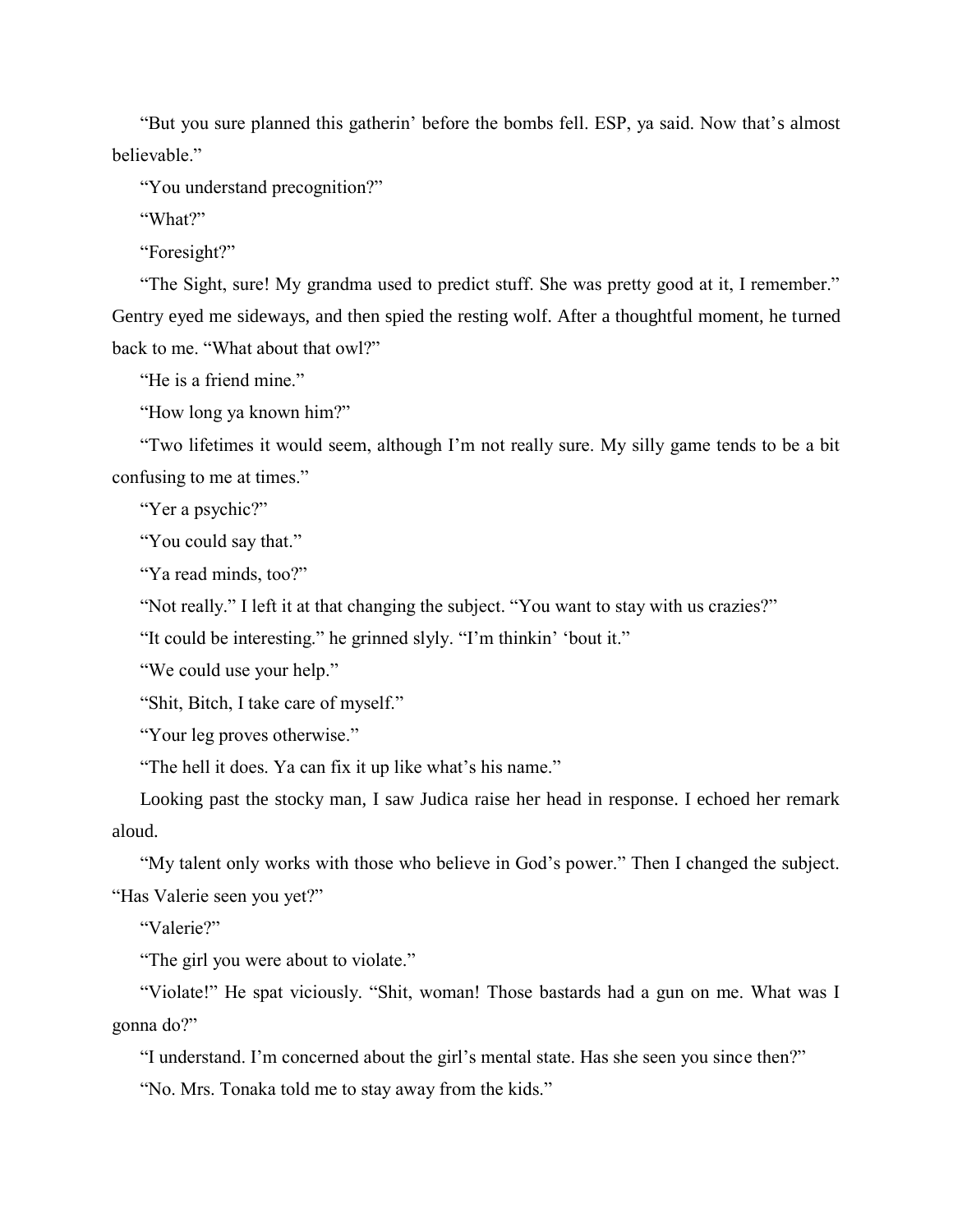"I see." I frowned, thinking. "I'd like to see that change."

"I hate kids."

"I'm not fond of them myself, but that child must face you again."

"She'll scratch my eyes out." His chuckle echoed femininity in my head. I briefly met Judica's golden eyes beyond Arlo Gentry.

"Or she and her sister will fear men the rest of their lives. I don't hold you responsible for that situation, Arlo, but can you understand why she must face you?"

"Yeah, I hear ya, but..."

"I will be responsible for her actions and Jennifer's, although she will not like a forced meeting."

"Forget about it."

"I do not want you sneaking around the house," I insisted, slapping the book in my lap to emphasize my point.

"Well, I'm tired of that crap too. That blond wouldn't let me in the kitchen, 'cause the kids were in there."

"When was this?"

"Yesterday morning. And today just before I came up here."

Judica verified by passing her impressions to me. Jennifer's instincts and Arlo's hostility filtered through with an objective evaluation from the animal in the man's favor.

"Why were you looking for me? You never did say-"

"I wasn't looking for ya." He pulled himself to his feet.

\* \* \*

At my urging, Arlo joined us for the evening meal, instead of taking his meal in his room. Waiting until Jennifer had called Daniel a second time, I escorted the stocky outsider into the dining room. Jennifer indicated the seat to the left of the head of the table, and I nodded to her unspoken statement. I should sit at William's right hand, she believed. Bending to Penny, who would sit at my right, I asked her to take Daniel's yet unoccupied position next to Jennifer. She looked at me skeptically, but did my bidding, as even the youngsters, Valerie, Jan, and James,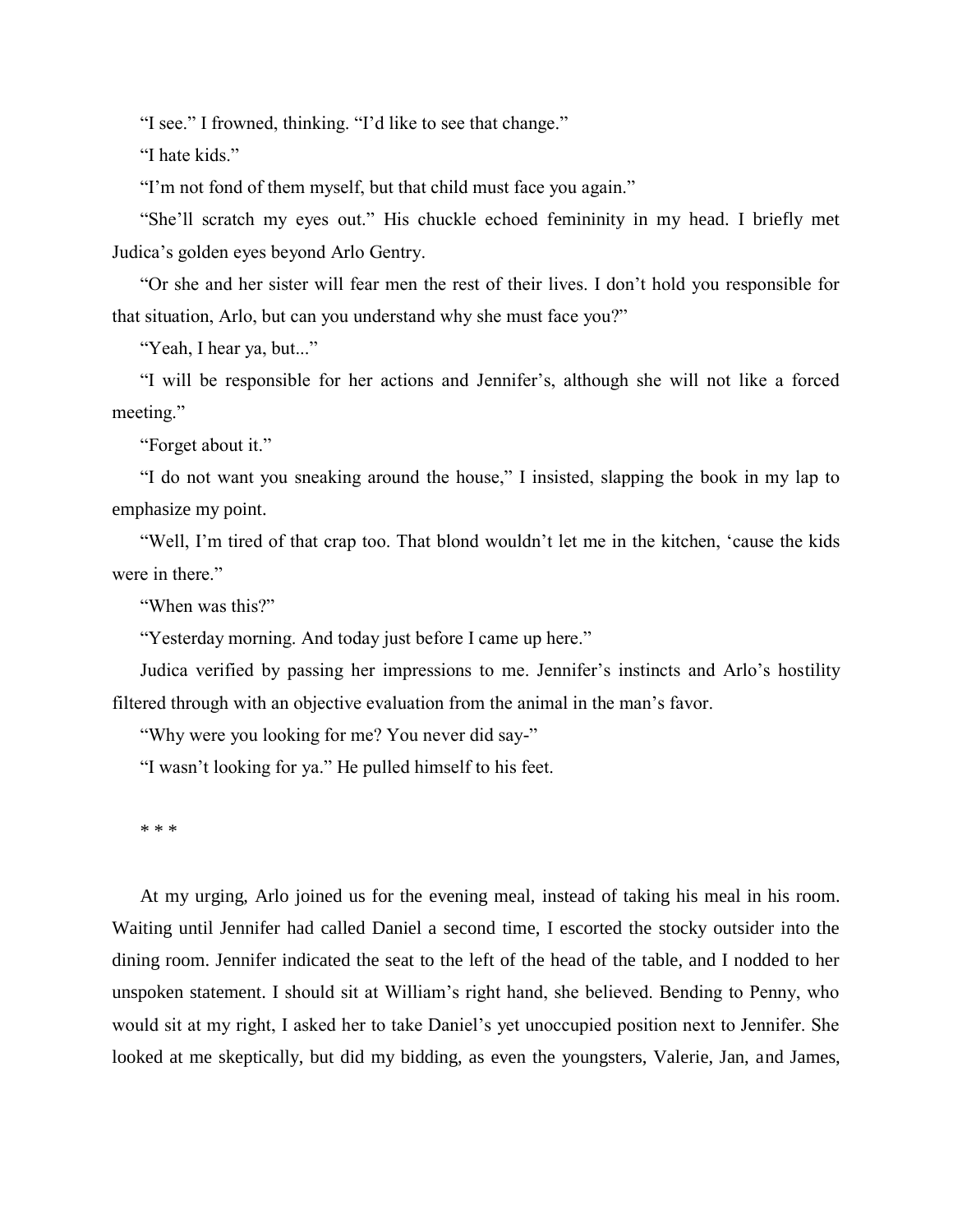fell silent. As Penny rounded the long table, I slid into her seat, gesturing for Gentry to take mine. He eyed me with the look of a trapped animal but fell lethargically into the wooden chair.

My eyes quickly swept the gathering. Jennifer watched Valerie who watched Arlo with smoldering eyes. William's gaze was intent on Jan. I met her eyes briefly as he began the meal thanksgiving, surprised by the hostility the younger child was emanating. When I raised my head again, I found Lin smiling at me, but the feeling of being watched prevailed through young Jan's emotional state. I kept my eyes on my plate. I cast my senses in Valerie's direction to search out her feelings but was met by the walls of her own defense mechanism. I pulled back in and raised my head after William finished his prayer.

The dark-haired girl toyed absently with her food, glancing furtively from one face to another as the conversation flowed. Her face registered nothing, yet my skin tingled at my neck. I realized it was again Jan's feelings that played on my senses. Glancing at Jennifer, I watched her mirror my discomfort as she shifted in her seat.

Knowing I could not yet effectively block this, I resolved to stop receiving Jan's subconscious. As I applied myself, I saw Jennifer turn her lovely smile on me.

"Hannah?" William whispered below the conversation level. As I turned to him, I was met by the sweeping force of his mind. He sensed my distress and quickly retreated. I saw confusion in his eyes and smiled.

"I'm sorry, I didn't realize..."

"It's okay," I said quickly.

"You sure?" I nodded, and he continued. "Where have you been all day?"

"The greenhouse and the library."

"You weren't in the greenhouse."

"Not this afternoon; I was reading and talking to this red-neck." I gestured casually to Arlo, who struck out playfully at me with his fork.

"Watch it, Bitch!"

I stuck my tongue out at the man and then grinned before turning back to Will Martin who watched me with interest.

"You take many chances, lady," he said sourly, indicating the man who sat between us. Arlo resumed his discourse on herbicides. "But that is in your nature, isn't it?"

"So it does seem. What are your thoughts on the house?"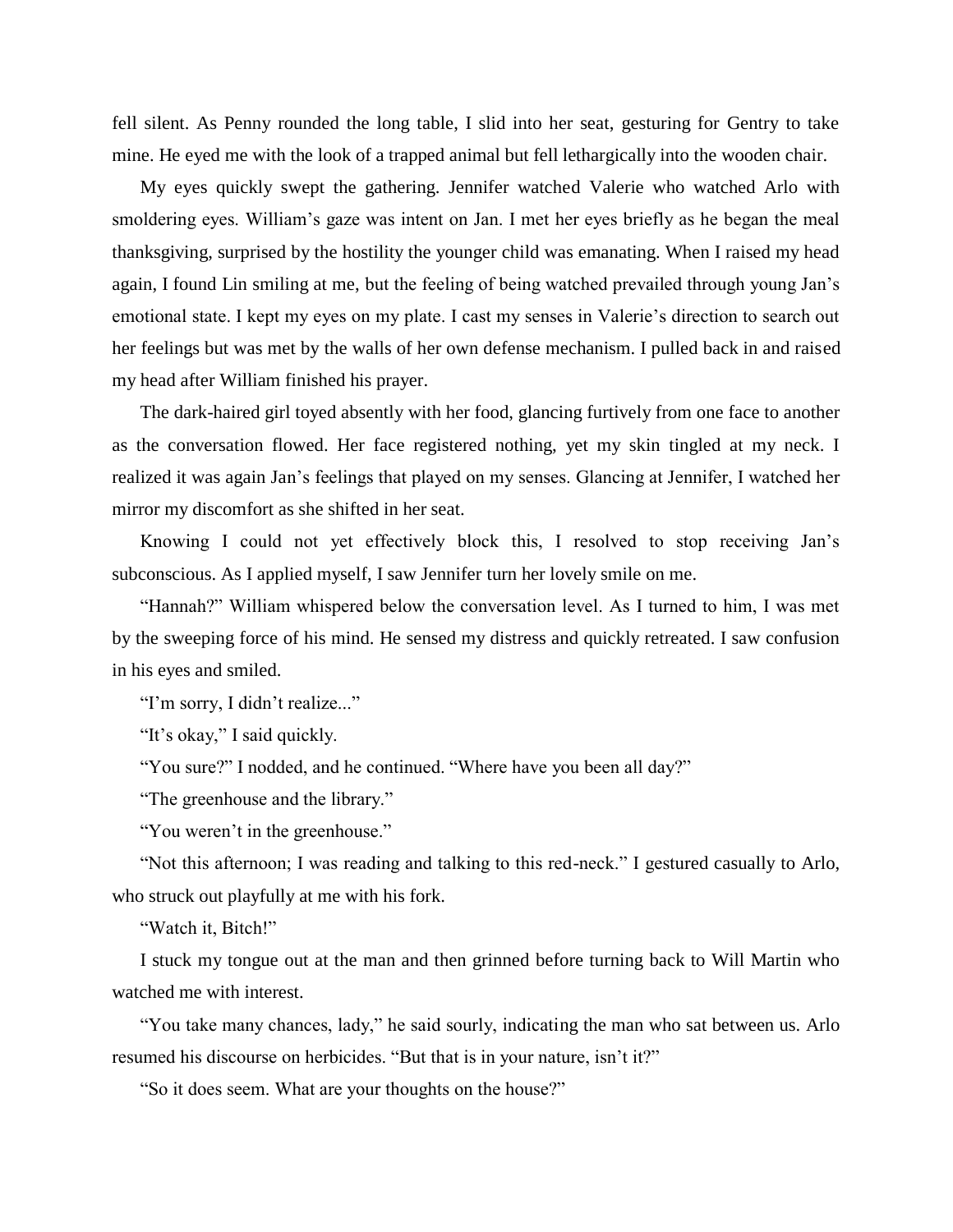"I haven't seen all of it, yet. It seems adequate, except..." William's brow furrowed in thought. "Marshall claims to be a friend of yours. Why didn't you tell me about him?"

"We met after, er... after I came back off leave."

"You should have written me about him." His harsh tone wounded me, and in my own defense, I added another block to my mind and composed myself.

"Do you remember the email I sent you about the exorcism in L.A.?" I spoke as gently as possible. "Marshall brought me to it."

"In Los Angeles? Yeah, I really never paid much attention to that until months later, after I got that letter from—" His voice faltered.

"—Ann, in San Francisco," I finished for him. "Don't look astonished, you emailed me to see if I knew anything about it."

"Hannah, the paper burned my hand." He glanced at his hands then frowned at me. "You never gave me a straight answer about that either."

"I told you what I could at the time—maybe too much."

"You sent me riddles, entwined in rhymes. Answer me now?"

I regarded him with thoughtful silence for a few heartbeats.

"State your question, Troubadour," I breathed, gathering myself.

"Who mailed that letter?"

"My …er, friend, Marshall Roberts."

"Who wrote it, then?" He snapped insistently, eyes burning.

"Ann wrote it. You say that it burned your hand?"

"And the email you sent afterward with all the riddles?"

"Were just my impressions."

"Then, you know Ann? She was stationed with you? You brought her with you!"

"No… No, and no."

"No?" He thumped the table with his fist, his voice raised in anger. "Woman, I will not tolerate your riddles."

"All right. Make that: No, I do not know Ann. No, she was not stationed with me; and, No, I did not bring her with me. I traveled with Penny and the animals."

"You are spinning riddles. I have seen her."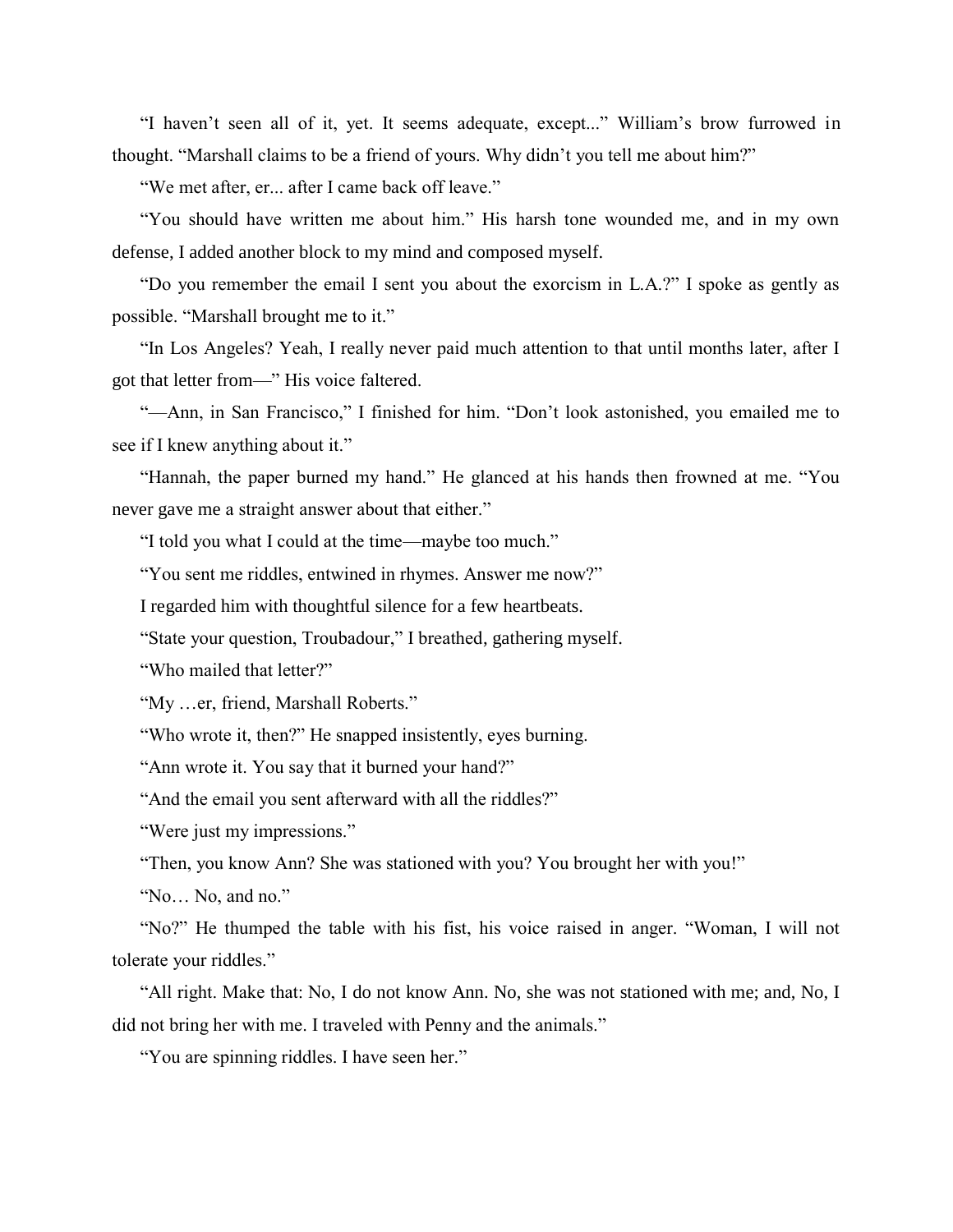"I answered your questions honestly," I replied stiffly and reached for my glass of water, noting that the gardening discussion had come to a halt.

"Then answer me this: What is your purpose here?"

"To serve you."

"I do not require your service."

"Then I need not answer your questions."

"Hannah..." he moaned, then looked about the sea of faces. "I'd forgotten how literal you can be. All right. You've served me as prophet before."

"And you resented it."

"No, it's just that I can see some of it."

"I understand your need to know more," I assured him calmly, as Thomas nodded slightly to

me. "Please try to accept my partial Knowing of the timeline we play on."

"But it must be soon," William pressured further.

"To attempt to fathom Divine Timing will only frustrate you further."

"I am not frustrated."

"Think again, William," Thomas put in softly.

Lips behind Will's beard set into a pensive frown, and then he shot a look at his red-haired friend that demanded silence.

"She serves as prophet. You said it yourself," Thomas continued quietly, and his words brought me emotional support. "I suggest you listen carefully to the answers she has for your questions."

"And who do you say she is?"

"Lord William's prophet." He affirmed slowly, holding my eyes with the depth of his own. "You called her the Teller of Tomorrow."

Say no more, I warned mentally with a dismissing wave of my hand.

"Of course," Thomas said with affection. "Who am I to tamper with Divine Timing?"

"But you say you know Ann," William continued gently.

I toyed with the vegetables on my plate and heard Valerie ask to be excused. Jennifer consented, and Jan followed her from the room. With the girls went most of the hostility, and I focused more energy into the conversation at hand.

"Effective blocking," Jennifer said to me with a smile. "What did you do?"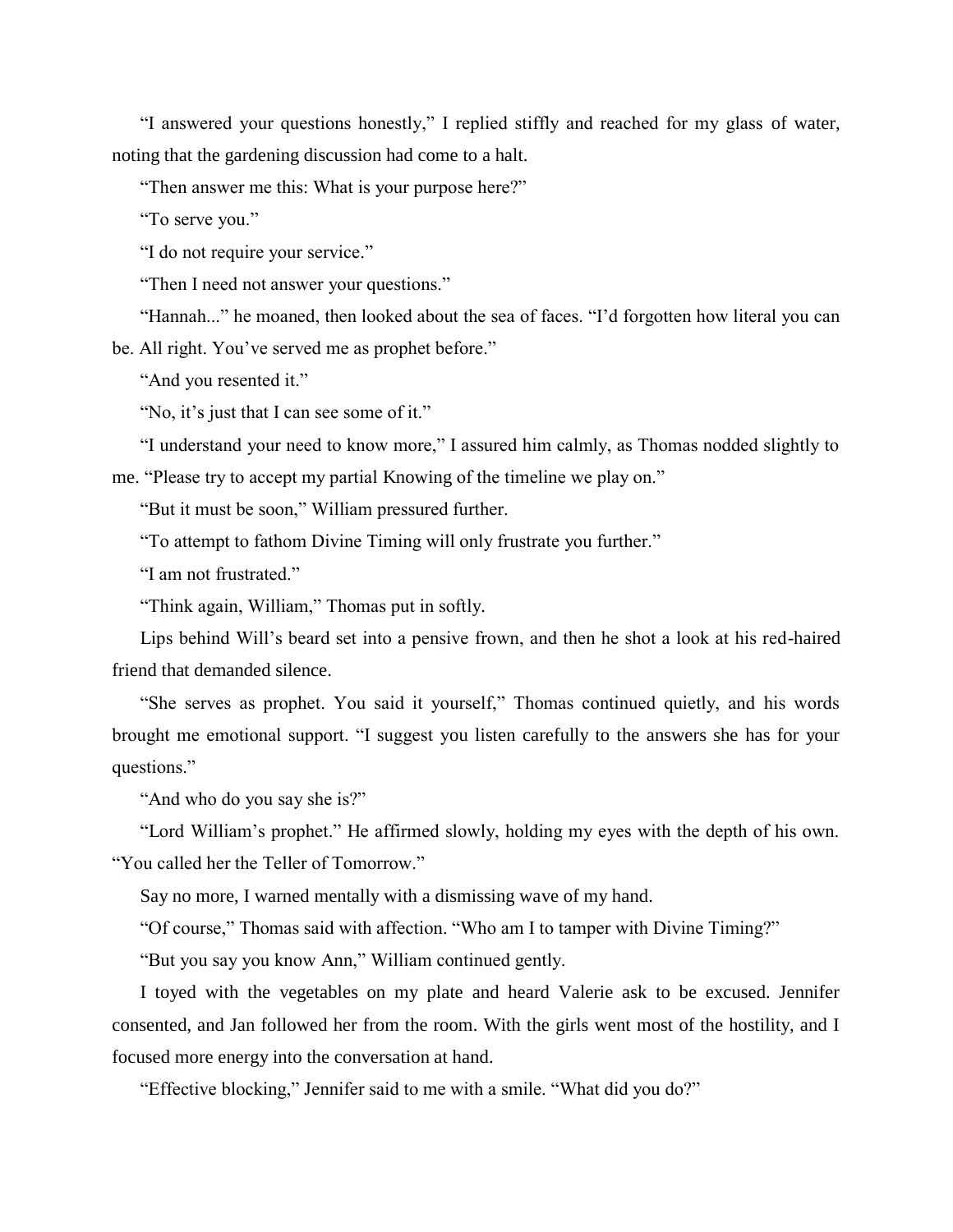"Huh? Oh, I refused to feel her anger."

"Hannah?" Will Martin interrupted.

"William?" I groaned, glancing his way.

"Tell me about Lady Ann."

"What can I tell you? I recognized her from your own words and your music."

"Where is she?"

"Here, I think," I replied truthfully.

"In the house?"

"Yes, I think."

"But I was in her room before dinner!" His rising anger pushed me back into my chair, and I laid aside my fork, regarding him. "By God, tell me the truth, Hannah."

My hand crept to the cross around my neck in indecision. I wanted to speak, yet when I tried, nothing came through the tightness in my throat. Will rose to his feet, hands clenched on the table, and leaned toward me. His mind flooded over me, and I met his eyes carefully, fortifying my mental walls.

"I warn you, woman, I will not be fed riddles by the likes of you!"

"William, take it easy!"

"Quiet, Thomas. She is my prophet."

"Get hold of yourself, man," Thomas persisted, standing too. "You could tear her mind apart."

"And so I shall, if I have to. You!" He pointed an accusing finger at me. "You have taunted me for three years, and I have had enough."

Next to me, Arlo rumbled deep in his throat and pulled himself up to a stand, pushing his face within inches of William's.

"Back off, mother fucker," he roared, as I reached out a hand to his.

He shook it away.

"Take care, friend," I choked harshly. "He is more powerful than you could imagine."

"Yeah, sure. But that's no excuse for his lack of manners. Should I teach him some manners, Little Bitch?"

"No," I responded wearily, catching a firm grip on his hand and rising. My head swam from William's onslaught, as he took control of his being with several deep breaths.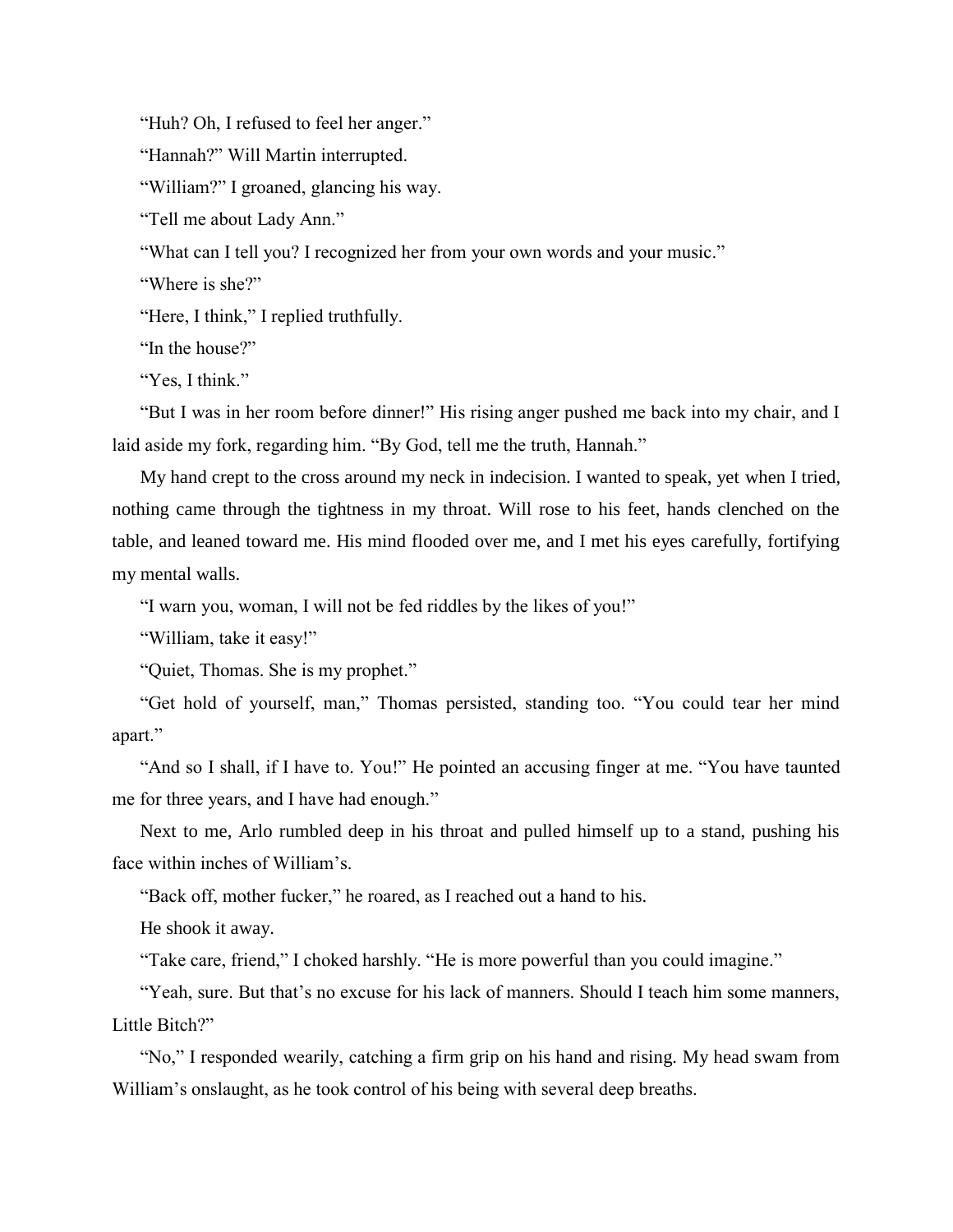"Will! Look at Jennifer," Thomas said hastily. We all turned to see the blond woman faint in her chair. "Stop this!"

As the room spun and began to fade, a haze of bright specks began to cover my eyes. Then the sensation slowly subsided, leaving an empty feeling in its place. I felt consciousness returning and took a few deep breaths. My eyes focused on faces leaning over me. Penny, with Arlo behind her, pressed a glass of water to my lips, but I pushed it aside. I heard Thomas explaining Jennifer's obvious empathy with me to Will. Opening my eyes I saw the Holder of Lightning crumpled in his chair.

"Jennifer, okay?" I asked weakly.

"I'm all right," came her strained reply from down the table.

"Sorry, Jenn," I breathed.

"Not your fault," she responded weakly.

"Jenn?" Will asked in a small child's voice.

"I'm all right, William. You didn't know."

"This is the ESP?" Arlo whispered into my ear, as he helped me to my feet. As I nodded, I was met by Will's defiant eyes of brown fire.

"Merlin! I would speak to you!" he called into me.

"I am here," I responded standing on unsteady legs. "Speak."

"Explain the phenomenon we just witnessed."

"As Lord Thomas said. Call it a fail-safe on the system, if you like, but nonetheless, you may not attack me, without wounding Jennifer." I could feel a renewal of power flow and recognized the strength of the Holy Spirit radiating through me. "And remember, I am here to contend with, also."

Arlo moved away from me with a sharp intake of breath, leaving only the electrified air between me and William's diminished fury.

"We are squarely matched," he responded with probing satisfaction. "It will be an interesting confrontation."

"I am not here to do battle with you."

"Are you my prophet?"

"I am …" I replied, feeling a surge of energy that backed my simple reply. "At your service, as I said. So, kindly cease this senseless display."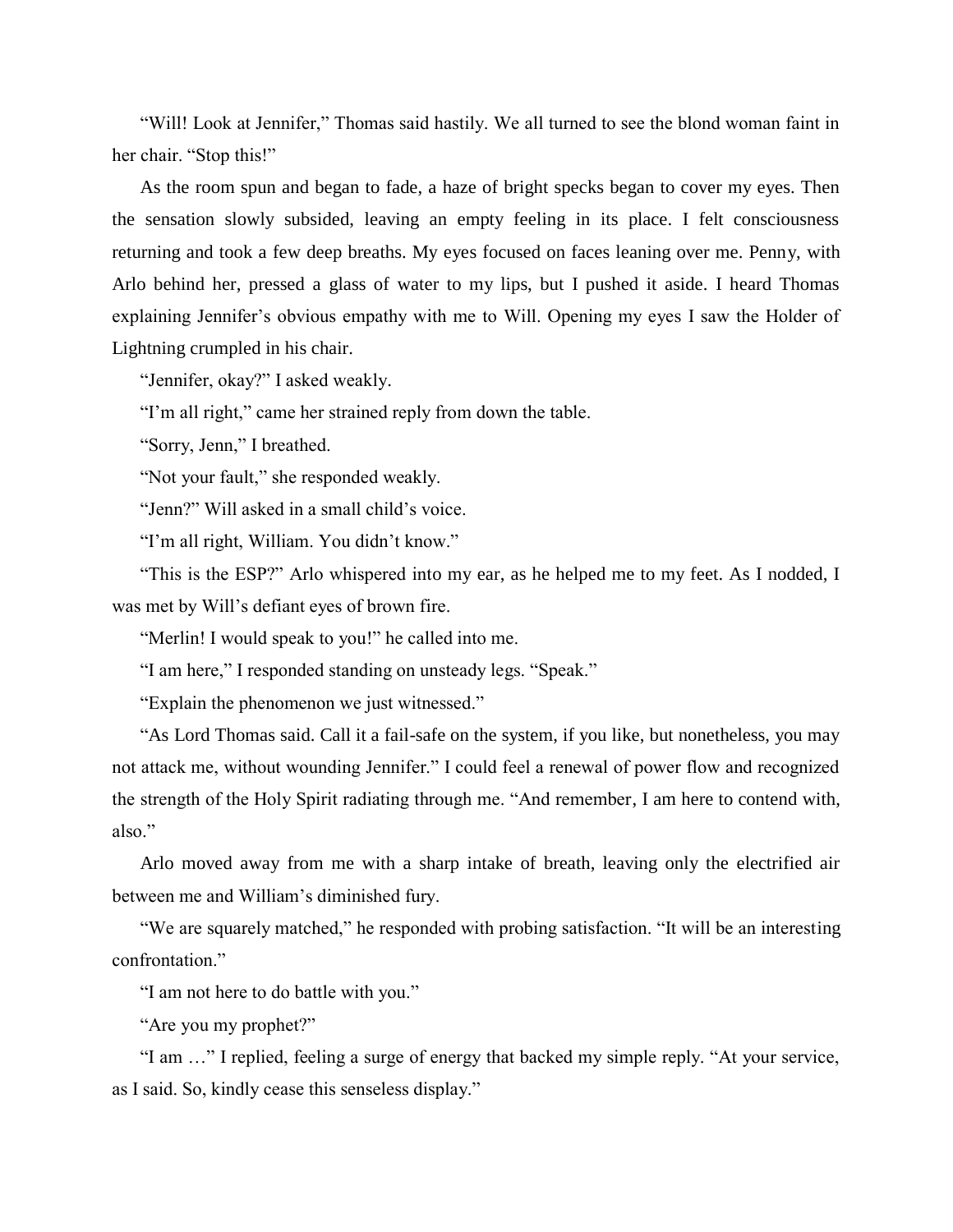"Then why didn't you answer me?"

"It was not allowed. I am sorry."

"Not allowed?" His face relaxed, as the air seemed to discharge. "So be it. Hannah?" "I'm tired," was my reply. "I'm going to go lay down."

He stared at me in confusion, but I turned and left the dining room alone.

\* \* \*

I stared at the same page a long while before I yielded to Will's summons. His mental bantering earlier had weakened me, and I rested, propped up in my huge bed. Setting aside my book, I rose and stretched the blood back into my limbs. Judica mimicked my actions, looking as if she was bowing to the hallway door and then trotted over to it.

"You anticipate me?"

# YOU WILL NEED YOUR CLOAK.

When I stepped outside into the remaining light of dusk, friendly feathers silently swooped near my head with a happy chirp. Archimedes soared and dove once again, braking into a leisurely low glide at five feet above the sidewalk before me. Praising him, I laughed lightly and followed. The owl knew where Will was, having spied on him for me earlier.

Leisurely, I strolled across a quarter-mile of campus buildings, listening to voices from years gone by singing Gregorian chant. A sliver of moon, my old familiar friend, complimented the ghostly song. I heard the huge owl croon his agreement. Archimedes flew up to the red brick chapel and circled the base of its small steeple. Then he floated down, coming to rest upon my shoulder as my foot reached the first of seven stairs. His talons barely touched my skin. He had leaned into my scratching of his head when the chapel door burst violently open.

"MERLIN! What took you so long?" a wide-eyed Will Martin demanded.

As he leaned against the door waiting for me, I could see his distorted face in the dim lights from within. His eyes were wild, yet frightened and haunted. My heart stirred with pity. He had yet to see his dream come true: Lady Ann was still a ghost. I agreed with the Wisdom that had silenced me at dinner. It was not yet time. William would not accept me.

"How ya doing?" I asked, gesturing for him to precede me through the door.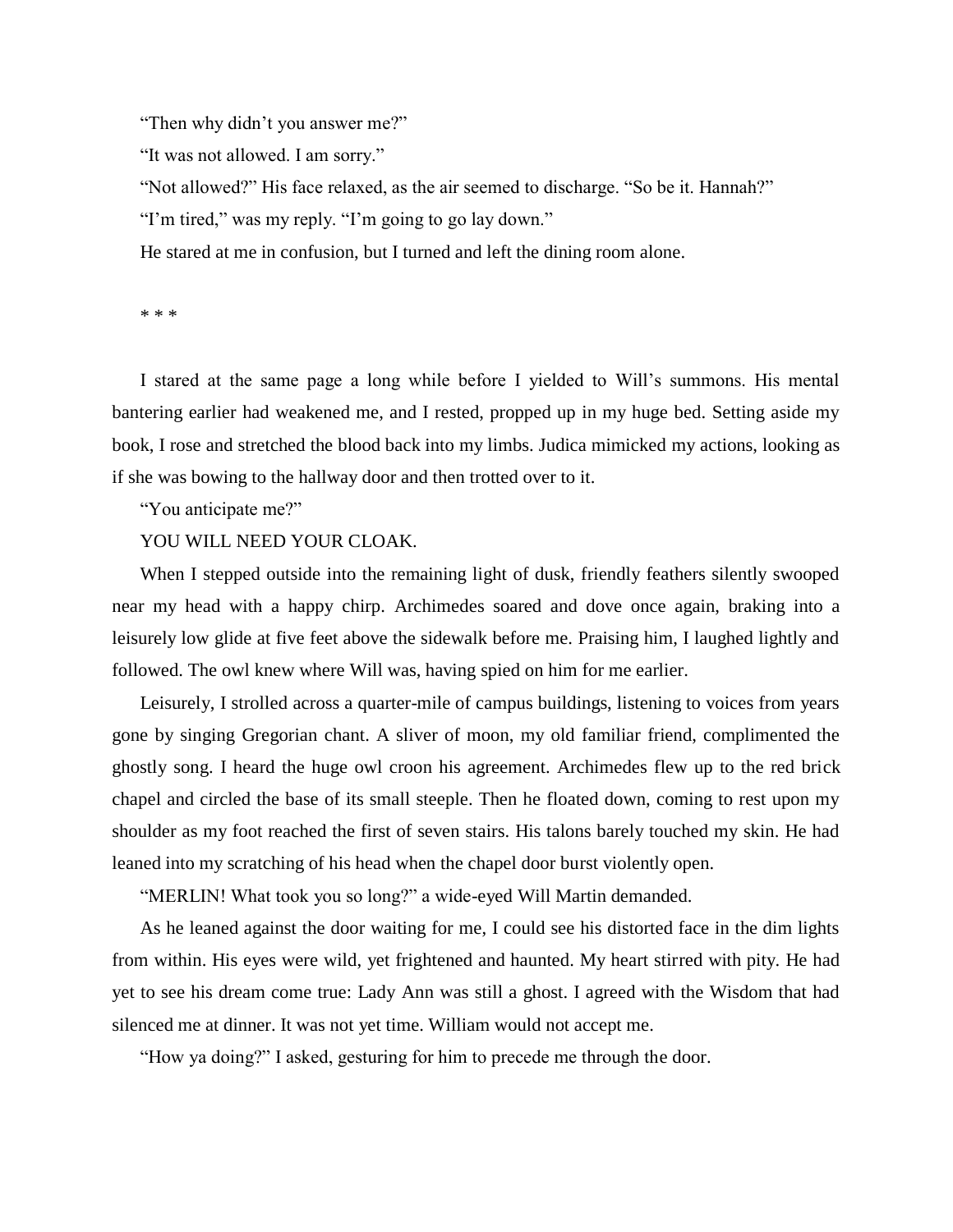He breathed a heavy sigh, and shaking his shaggy head, turned into the chapel. I followed, leaving the heavy wooden door open behind me. Once inside, Will turned on his heels, but I quickly stepped around him and approached the altar. Sliding into the front pew, I knelt, praying from my heart. Archimedes took wing as a pleasant scent rose in the air. I turned to William.

"Why do you call me to the House of the Lord," I asked evenly, watching as he approached.

"You recognize the Lord?"

"Who else? Satan? No way! You taught me well. I have guarded against the enemy and found shelter and peace beneath the Father's wing."

"State it aloud."

"Jesus is Lord. I serve only Him."

His shoulders sagged briefly, and then he straightened as the tension drained from his face. I could sense his apprehension fading, then his laugh echoed lightly through the chamber.

"You have no idea what I've thought about in the last few hours," he declared, smiling. "I went so far as to consider you Babylon the Great, personified."

"Thank you for recognizing my powers, if not confusing whose side I am on."

"Sorry. But, lady, you scare me."

"I scare you?"

"What if you had chosen to meet my power on its own plane?"

"I couldn't use it that way." I smiled at his fears. "Most of the time, it controls me."

"Are you sure that's a wise decision?" William demanded, frowning with tones of stubborn sarcasm.

"Who are you?" I seated myself on the arm of a pew, watching cautiously.

"Who am I?" he echoed, turning to pace the aisle. "The Good Lord knows I've been asking myself the same question. It's maddening. Merlin ... Merlin! Christ, look at me, convinced you're some ancient wizard!"

"God bless all the MadMen."

"MadMen? Is that what we are, Hannah? Look, you knew me before all this." He stopped and faced me across a 10-foot span. "Have I changed so much?"

"Not really," I laughed softly. "There is still a lot of Will Martin: Your pride still motivates you, and your ego is very much alive."

"It is, isn't it?" he laughed, stepping closer again. "Then I really haven't changed yet?"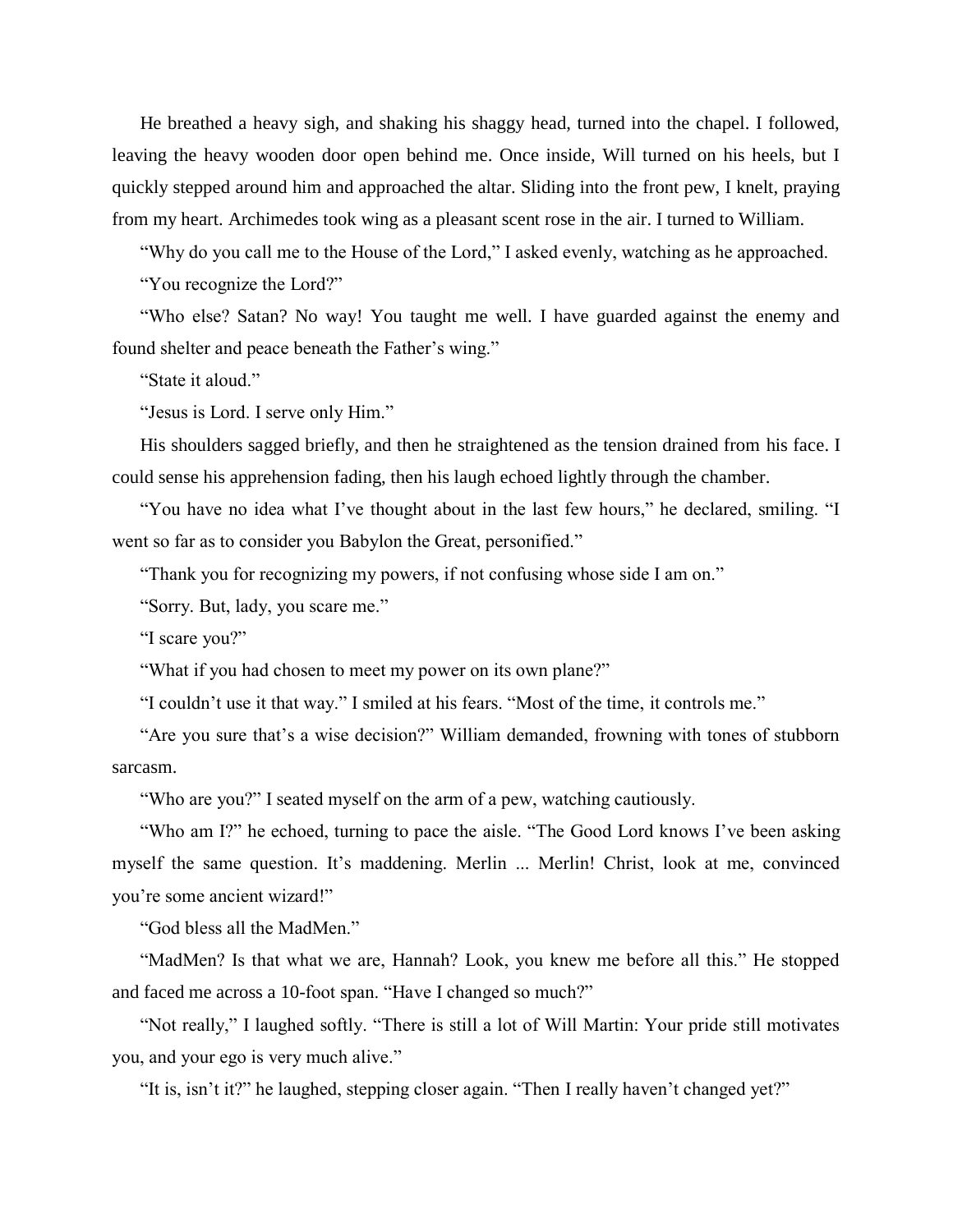"It is too early to tell. I would prefer to observe a while longer. Perhaps you can answer the same question for me someday."

"What makes you think that you're changing?"

"I have my own demons to conquer," I admitted, examining the carved wooden pew beside me. "And have to contend with a bundle of emotions concerning you."

"You're still carrying that torch?" His tone was sympathetic, but he turned and paced away from me. I did not reply immediately. He swung back to face me, his eyes gentler but controlled. "Can you ever forgive me?"

"You were forgiven before I returned to San Diego," I whispered. "It serves no use to me now."

"Because of Ann," He said as a flat statement.

"More likely because of who I've become since you, er... we last saw each other. I have gone through growth on many levels." I met his eyes, surprised by the calm that had overtaken him. "Don't get me wrong, Troubadour. Lady Ann is still a sore spot."

"I've noticed." He grinned slyly. "But I can see the growth too. You have listened with your heart to the Holy Spirit. And that's good."

"I have thanked God many times for His gift of you in my life, Will, even in the hard times."

"You're still in love with me?"

"No. I am here to help you."

"You fear me," he sadly said looking back to the altar.

I sighed, scanning his mind with my new abilities, and I knew without a doubt that his love for Hannah Augustine had died. He turned to catch me watching him, frowned briefly, and then laughed.

"You still watch me like a love-struck school girl. You did the same thing at NAS Memphis." Angered, I averted my eyes, turning away from him, and reminded myself of my role.

"Hey," he said quietly. "I... er, I'm sorry. I must really exasperate you."

"Sometimes."

"I'll try to be more considerate."

"Thank you. Now, why did you summons me?"

"You were tiring in the mental link. You're stronger than the others," he added, coming closer. "I need to talk to someone, and you're all I've got. Stay a while."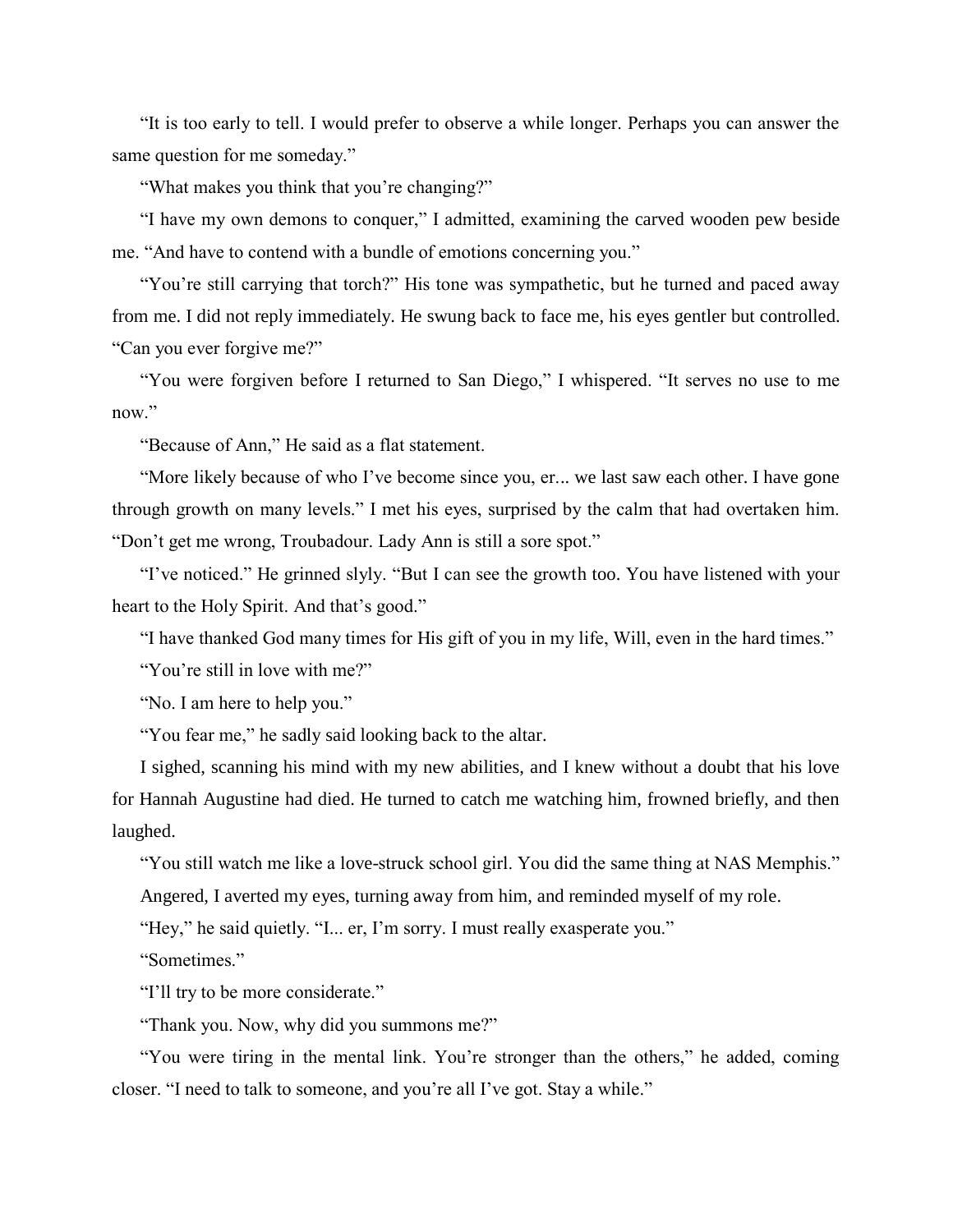"At your service…" I sighed.

"Don't be like that!" he laughed, reaching across the pew to me.

"I would not advise touching me."

"And why not?" he bristled, looking at me sideways.

"There's Power in each of us. When I touched you last night on the stairs, I must have tingled for half an hour."

"You too? I thought it was just me. Does your power stay constant?"

"No, it flows like the tide," I said looking around for my owl. "Sometimes stronger, other times not at all."

Archimedes chirped and glided down from the choir loft, and out the open door. William's gaze followed him in silence. Judica waited outside, the owl told me, not sure of what I wanted. I asked him to stay.

"Interesting little zoo you're starting," he said at length. "They fit you. Is that the same cat you had in California?"

I nodded.

"With enhanced power?"

"No."

"You belong with them. Jennifer says you wander around too much for anyone to keep up with you."

"Penny doesn't trust Judica to protect me."

"It's a matter of Faith."

"So I told Arlo." I chuckled. "I think it's up to you to talk to him. I still can't seem to preach the Word."

"Penny doesn't trust him," William started, looking a question my way.

"Penny isn't one of The Thirty."

"She has her reasons."

"And I have my instinct. Oh, he's crude at times, but he was willing to stand up for me."

"Stupid, you mean," Lord William growled.

"Ignorant is a nicer word." With a sigh, I looked up at the man. "But, the subject was you."

"Yeah," he breathed, reaching into his pocket. "I just don't know... Sometimes I have it all figured out. And, sometimes none of it makes any sense."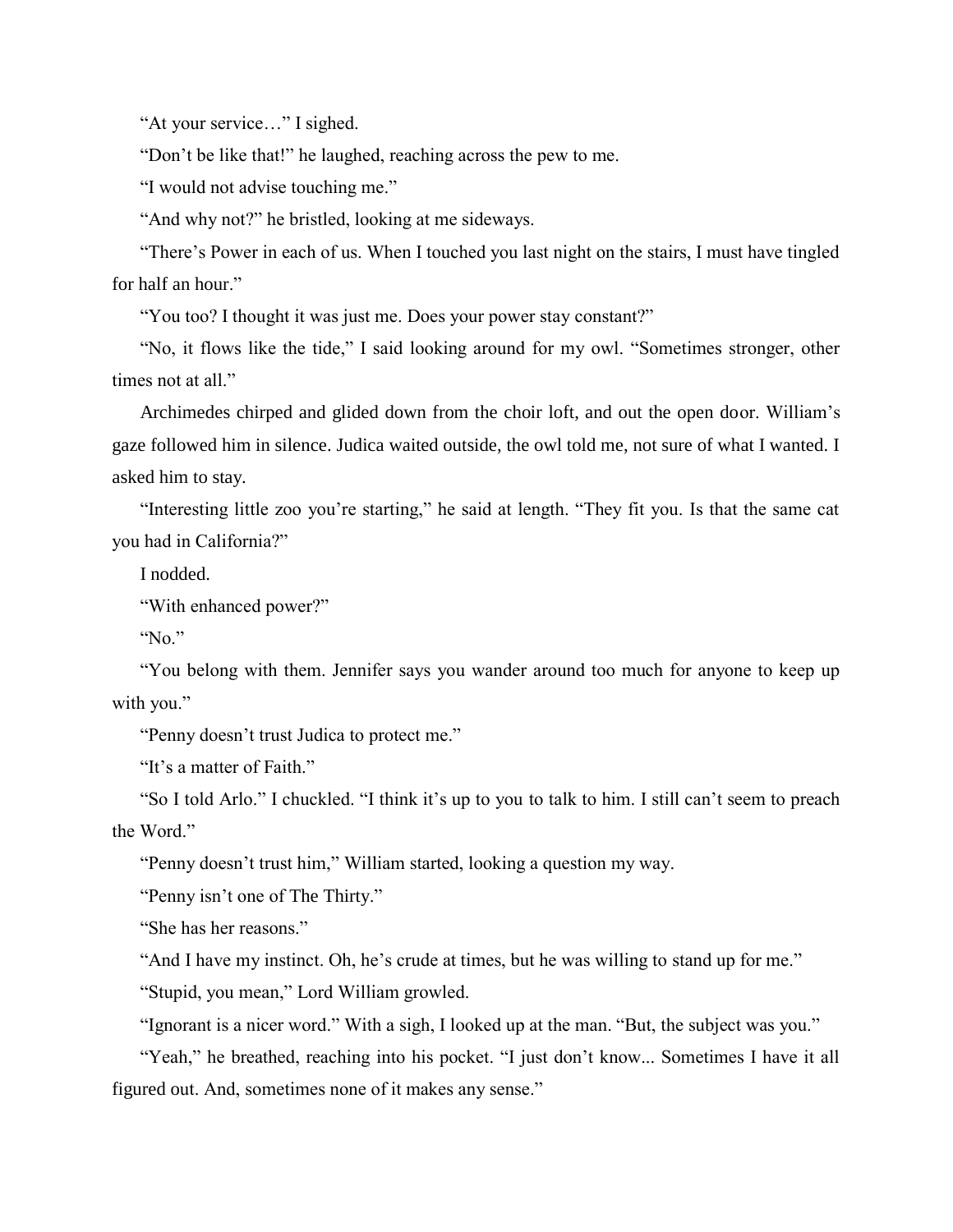"I know what you mean," I replied as he drew out his pipe and packed it from his pouch. "Sometimes, I'm Merlin, but without his memories. And, other times, I'm just about convinced that I'm nuts. Are you going to smoke that in here?"

"The Holy Eucharist is gone," he remarked nonchalantly and lit his tobacco. "Aren't you? Nuts, I mean?"

"Not at the moment. Right now, I'm that which you call Merlin. And you are?"

"Just ... scared by this whole mess. Jennifer expects me to be some kind of leader." He frowned and began pacing, as smoke billowed from his clay pipe. "And, what's this Lord and Lady nonsense you're all talking?"

"It designates one of The Thirty," I explained, then smiled slightly. "You started that by calling her your Lady Ann."

"The Thirty … Yes, I see. Then you are Lady Hannah."

"That just doesn't sound right," I stated flatly while cringing inside at the discord of the name. "I guess I am just Merlin if you must play that game."

"But you are, above all, a lady."

"Thank you, but right now I must be Merlin. Or call me Hannah if you are not comfortable with Merlin."

"I don't like it either. It just doesn't feel right," he admitted on his swing back toward me. "I would feel more comfortable with Merlin. To heck with what the others may think."

"As you wish..."

"Now, Merlin," he began, halting to point his pipe at me. "Perhaps you can be of service to me. Now, about Ann—"

"Are we back to that again?" I studied my hands.

"Hear me out. She is nearby. I wish to speak with her."

"I could not advise it." I jerked my head up in surprise and met determined eyes. I realized his concern.

"Work your magic. You are an enchantress. You know where she is?"

"Yes… Ah… it could be arranged. Maybe. If that's permitted."

\* \* \*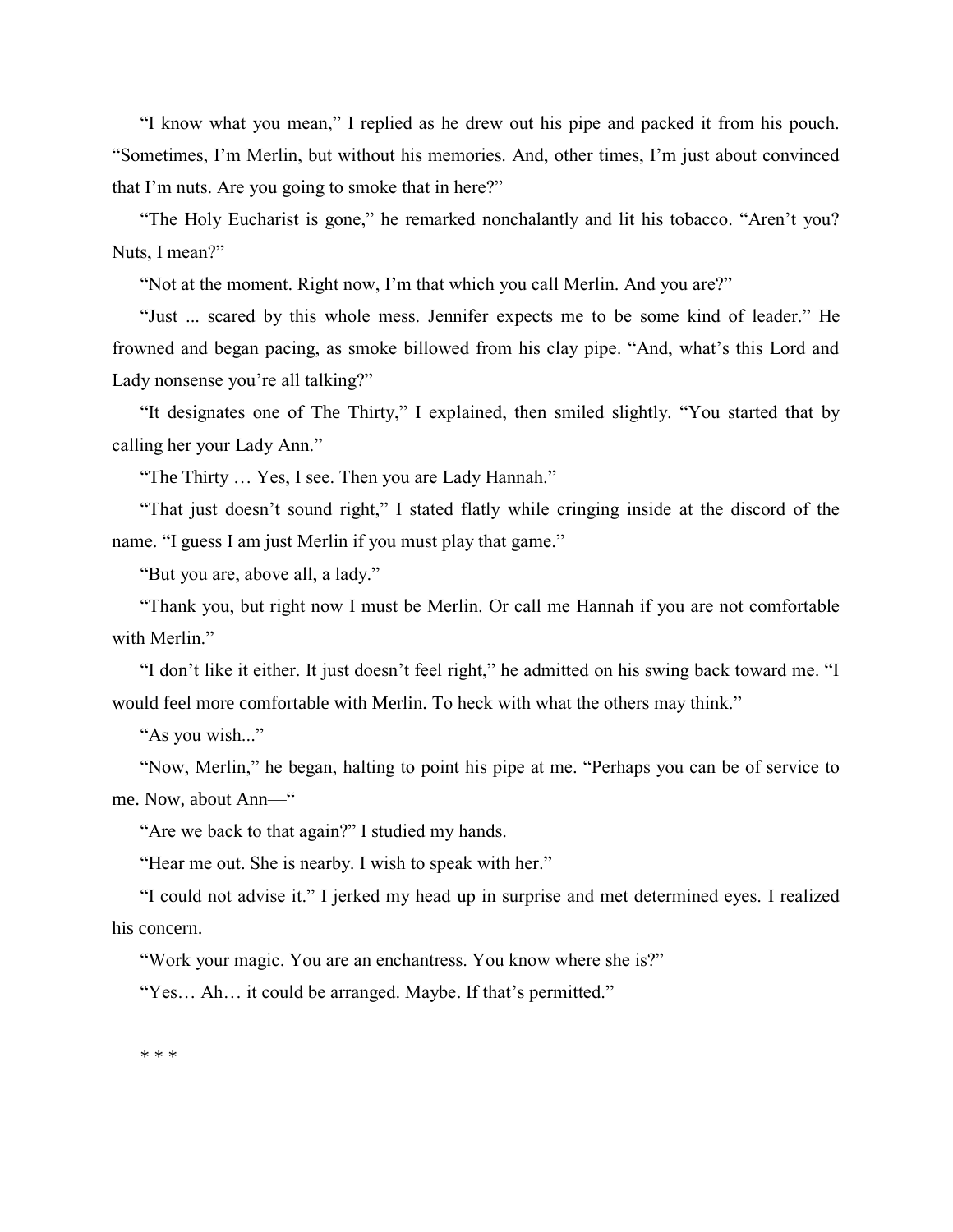I shuffled down the seven steps, lost in heavy thoughts, wanting again to play Ann for the man. I wanted no part in a physical masquerade after the affirmation of the night before. Instructing Archimedes to keep an eye on William, I sensed protective grumbles back from the bird. The owl consented grudgingly, after Judica's mental assurance that she was on her way to meet me. Figuring that Will might follow, I avoided the big house and headed west across the school grounds toward the athletic fields.

Judica met me in the quadrangle with my blue robe, neatly folded and wrapped in waxed paper between her jaws. Jennifer had intercepted her before she could get out of the house, the wolf-spirit explained, and the woman insisted Judica bring the robe to me. I sent a loving thank you to Mrs. Tonaka telepathically and felt her cheery acknowledgment touch me.

Then Judica chuckled.

What?

WHAT WILL YOU DO? YOU WERE SILENCED AT DINNER.

I realize that. Would he accept me if I tried?

YOU WON'T? She sounded puzzled.

How could I?

YOU HAVE THE ROBE.

"This is the wrong one," I hissed, walking the pavement again. "What do I tell him?"

I CANNOT HELP YOU LIE TO LORD WILLIAM.

I won't lie to him. Yet, the truth is withheld physically from my telling.

DO YOU UNDERSTAND WHY?

No. Yes. He must grow. And me, too.

YES.

"Judica…" I sighed, climbing the grandstands. "Sometimes William makes it so difficult." NO BURDEN SO LARGE...

"I know. I'll work at leaving it in the Father's hands."

I SHALL KEEP WATCH.

"Thank you."

I watched the gray wolf disappear into the darkness, and then I settled onto a wooden bleacher to pray and listen for the Lord's faithful reply. Soon, William touched my mind.

Merlin?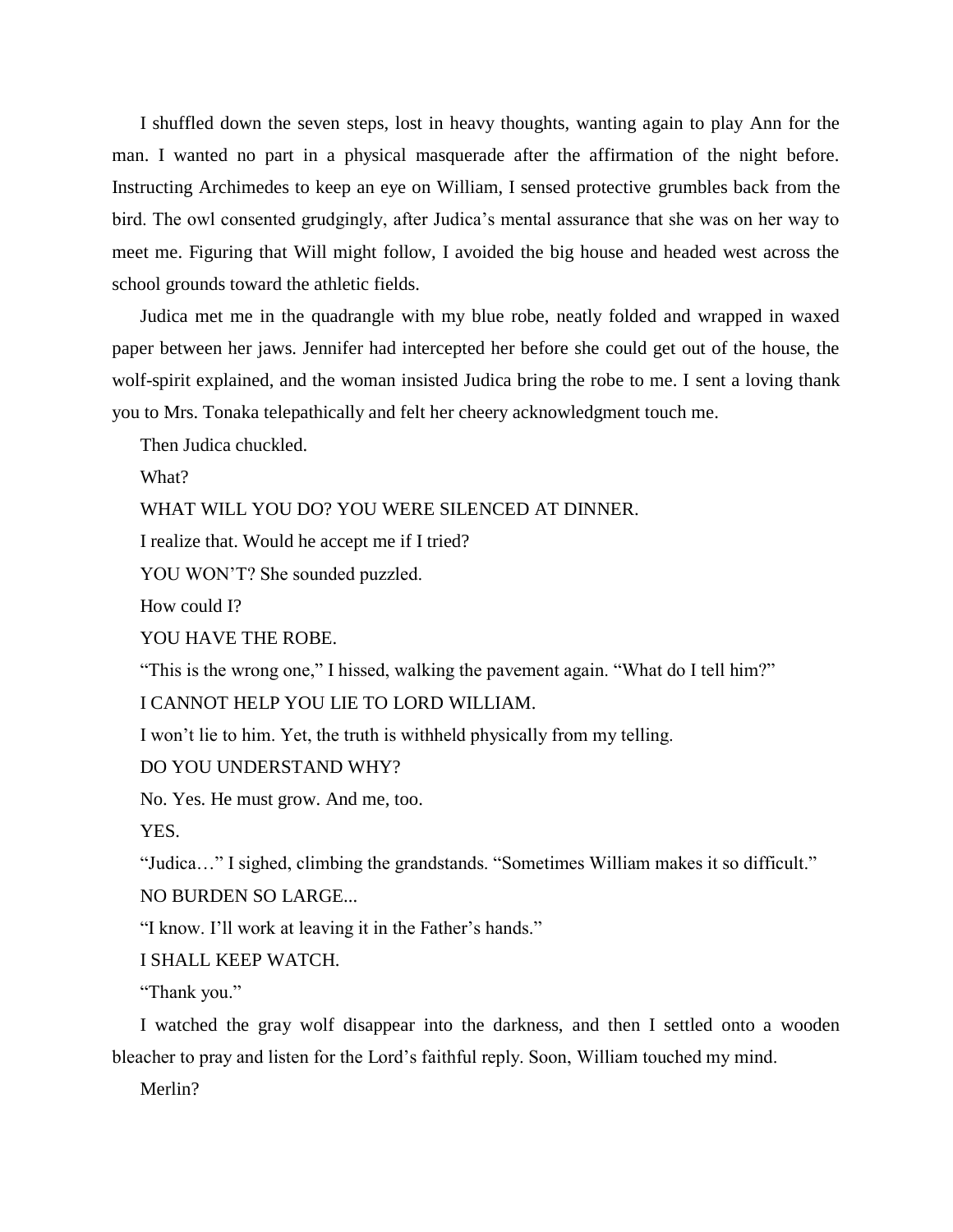Yes, William? Will Lady Ann come? No. I closed the link without further reply.

\* \* \*

Lord William? I called on the astral plane later that night.

Lady Ann!

I cannot meet with you tonight. Have courage. Be patient.

What about Hannah who is Merlin?

Listen to her. Rest well.

I returned to the house after almost everyone had gone to bed. A light glowed dimly beyond the kitchen, but I already knew Jennifer was still awake. She'd mentally called me in, concerned because of the hour. Creeping on tiptoes into my room, I found Penny, draped in her apricot silk pajamas, lying across the foot of my bed.

"Your William has a unique dieting program," she yawned, stretching. "Everybody lost their appetite."

"I don't need to be checked up on," I remarked, closing the door. "He's been here just over 24 hours—"

"And so far he's denounced, insulted, and attacked you mentally." Penny scowled, rolling onto her stomach. "Where have you been all evening?"

"First, I went to hide in the library, but he kept calling me across the mental plane. His powers frighten him."

"You too, lady."

"Not the same. I monitored him most of the evening."

"Hannah!"

"I had to. He was having such a rough time. He expected to walk into Ann's arms, and here I am, the Reject. It doesn't make much sense to him."

"It doesn't make sense to me. He was choking you at dinner."

"No. He was not, and Judica confirmed that later." I sighed, as I began climbing out of my clothes.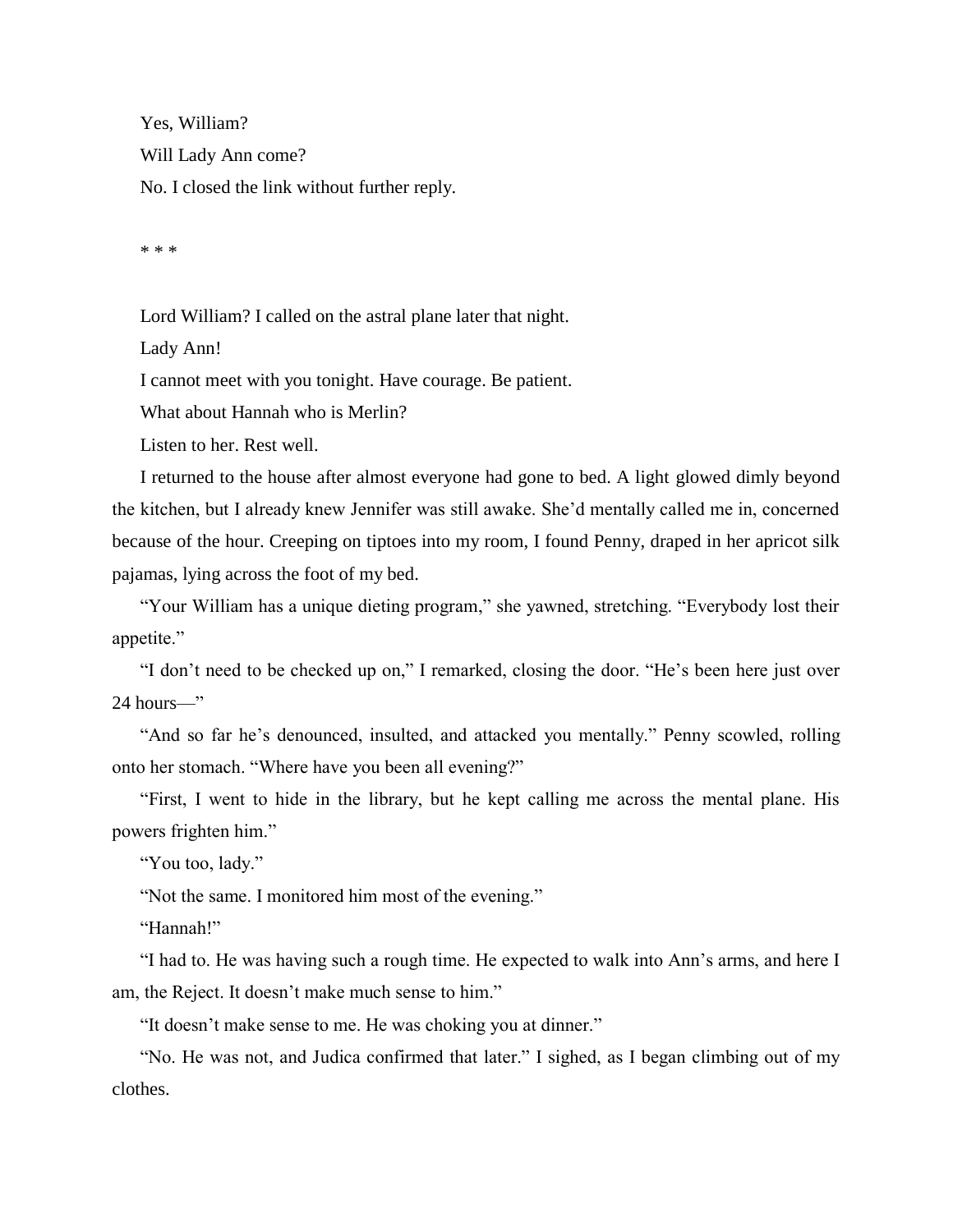"So? He was having a bad spell?"

"Yeah. We talked mentally, but he wanted me with him."

"Ann, you mean?"

"No. Merlin. I rarely respond to him as Ann."

"You're harsh, but he deserves it."

"No, Penny. Lady Ann is the hardest role to play. Merlin is easier and stronger because he knows me as Merlin. And he knows I exist."

"And Ann doesn't exist?" she yawned, sitting up and stretching.

"He's not sure. I tired in the mental conversation, so I went to see him. He was a wild-eyed mess and scared as a little boy. He raved, and paced, and apologized for the past. Then he challenged me to use my magic to bring Ann to him." I laughed sadly. "I really wanted to. I left the chapel with every intention of being Ann for William, but... It was not possible, and I cannot stomach the play-acting. Besides, there is someone else who will point him to me. It is not my doing."

"Hann?" Penny looked at me sideways, carefully picking her words. "You and Will were talking about someone at dinner before he started yelling. Did I hear you say Marshall?"

"Yes, Lord Marshall. Will's been talking to him on the astral plane."

"You mean my Marshall? Marshall Edgar Roberts, Junior?"

"The very same." I grinned, grabbing my robe while sadly remembering the love I'd lost too soon, thanks to the Navy.

"You said he was one of The Thirty a long time ago."

"Marshall didn't believe in us then, and you didn't appreciate the rapport we shared."

"Neither will Will," Penny cautioned with a point of her finger.

"Guard my ego well, Penny. It's in for a rough time."

"Mine too," came her whispered reply, and I glanced up from tying the dark robe's sash.

"I thought you and he—" I stammered. "You still have feelings for Marshall?"

"I was the one who broke it off, but- What do you think?"

"You'll know when you see him." I smiled at Penny's thoughtful frown.

"Really?" she countered. "How did you feel when you first saw Will?"

"I will serve him."

"But do you love him?"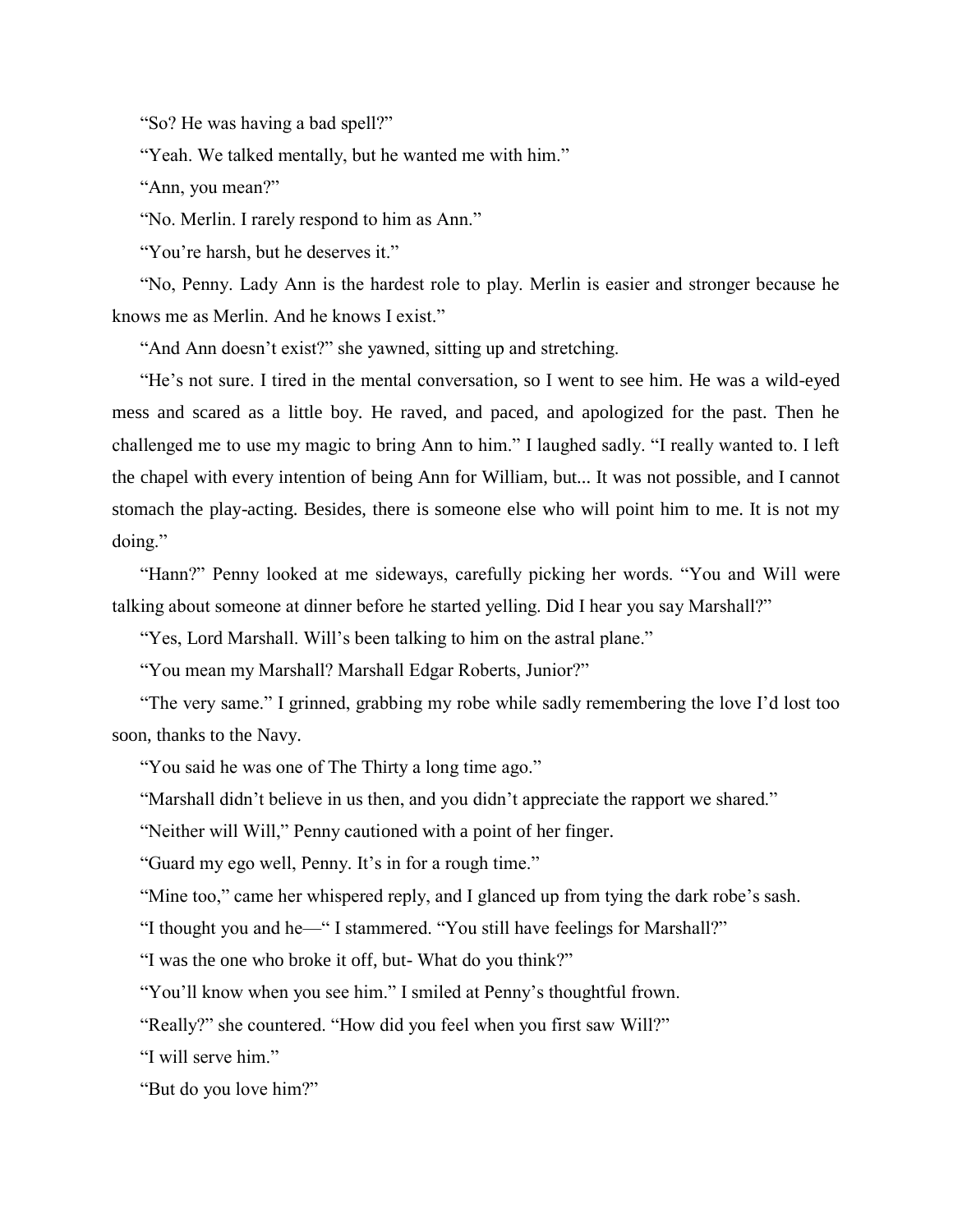"No. I serve him. Maybe love will come from that. I don't know."

"Oh, Hann," she sighed sadly and rose to her feet.

"No sadness, Penny. The sorrow is gone. I'm free of it for the first time in three years. No, not sadness. It's a joy."

"If you say so..."

"Maybe now I can fall in love again."

"With him?"

"If that's my destiny," I muttered and chose a different subject before she could pursue the matter. "What have you been doing with yourself?"

"Not much. I'm hunting every morning, except tomorrow. Thomas, Lin, and I are going to try some fishing up at the reservoir. Will says the fishing is better there than at the river."

"You realize tomorrow is now today?"

"Yeah. We should hit the rack." Penny moved to the door, and then turned back to me. "Would you wake me when you get up?"

"Sure. G'night."

That night, I passed through dreams not my own again. William called to me in his sleep. I responded to him as his lady. Although I had no control when in this realm, my sixth and seventh senses not only activated but seemed far more amplified than in the waking state.

Lord William felt my fears and defenses immediately, but he allowed me a sense of privacy and individuality that were foreign to that plane. This unusual consideration pleased me. A warm glow grew and emanated from my soul to his. I could empathize with his confusion and found Thomas had spoken truthfully of William's personal frustration. My job was to stop his worldly conflicts or absorb the brunt of them, but I felt my presence only made matters worse.

This gentle meeting bolstered our individual human frailties. He was impatient, as always, so while I communed with him, I drained his being of fear and uncertainty.

## September 20

I woke to a cold gray dawn, relaxed and comforted to begin my day. Thinking of how my days now passed each after another, I realized that I was taking less of an interest in our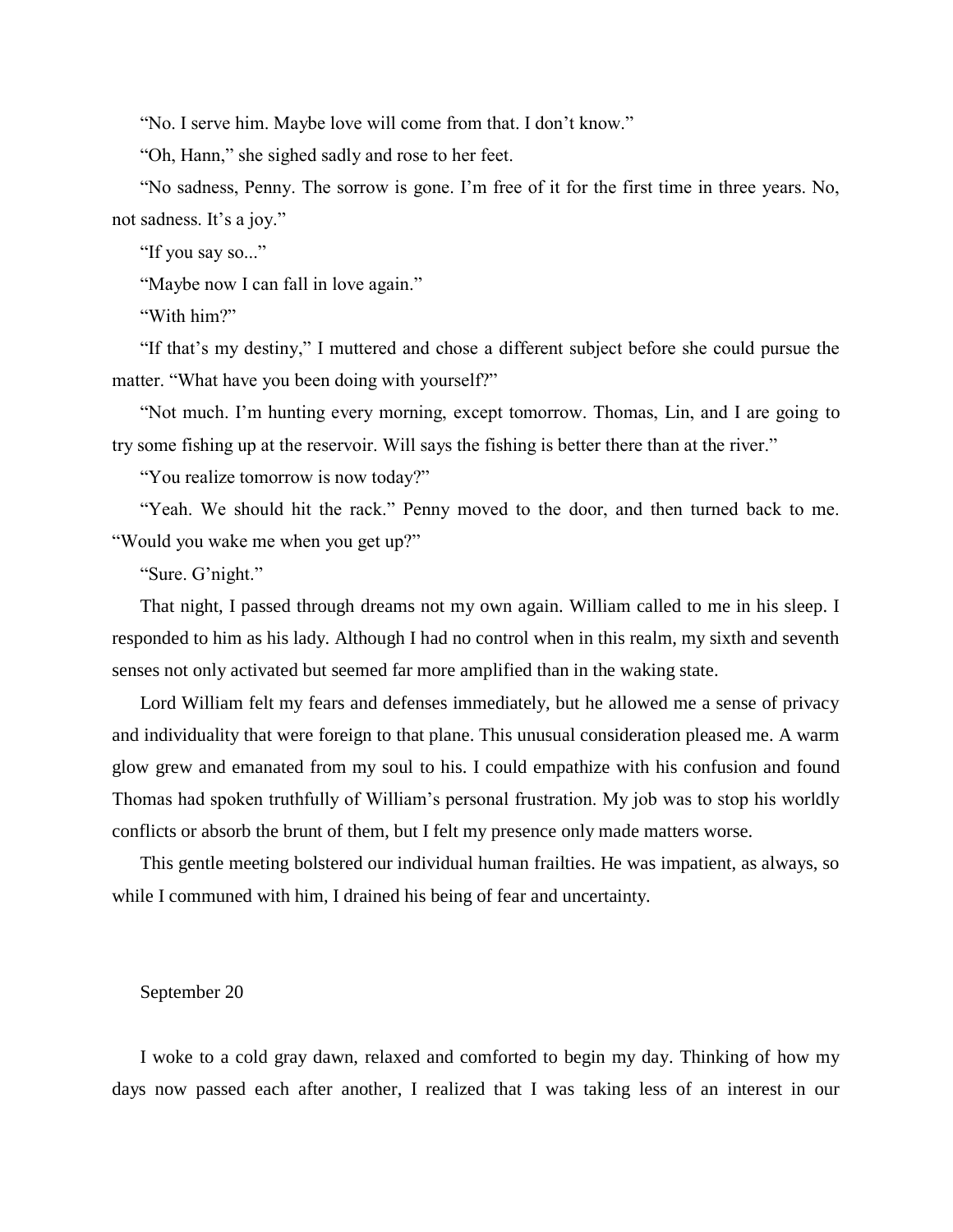community. Chores had been agreed on after analysis by Will. The younger girls, Jan and Valerie, became helpers to Lin and Jennifer respectively. Thomas Becker grudgingly admitted his previously worked at a butcher shop, thereby acquiring that job here. He and William found and moved the needed equipment, including a second freezer, from town into the basement. Penny, Jan, and Daniel comprised his working force, completing the task in the warmth of the afternoon.

William ignored my existence whether I sat at his left hand at the meal table or passed him in the halls of the house. He spoke little or not at all directly to me during the days that followed our nocturnal meeting at the chapel. I stayed away from him.

Climbing from my bed, I donned my running clothes, and calling Judica, went out to greet the dawn.

\* \* \*

Lin, William, James, and Daniel had disappeared into the kitchen with the dirty dinner dishes. Arlo said he wanted to have a closer look at Thomas's meat processing area in the basement, and with a wink to Penny, Thomas escorted the limping man to the basement. Val headed for her room, and Jan curled up in the window seat with a book. Jennifer and I settled in the living room, each with a glass of wine. She studied me in silence for a long moment before speaking to my mind.

I think you're right to stay out of his way.

I know you're covering for me – and I appreciate it – but you mustn't lie to him.

My explanations are always truthful, she sent with a twinkle in her eye. You're reluctant to be in his presence.

"I'm spending most of my time in the library doing research," I said aloud.

"I'm sure poring through documents and essays on contemporary Israeli history are absolutely fascinating." Jennifer stifled a yawn. "But it is necessary, isn't it?"

"Yes. We'll have to know what we're getting into."

"Music, anyone?" Penny called from the door, carrying her guitar.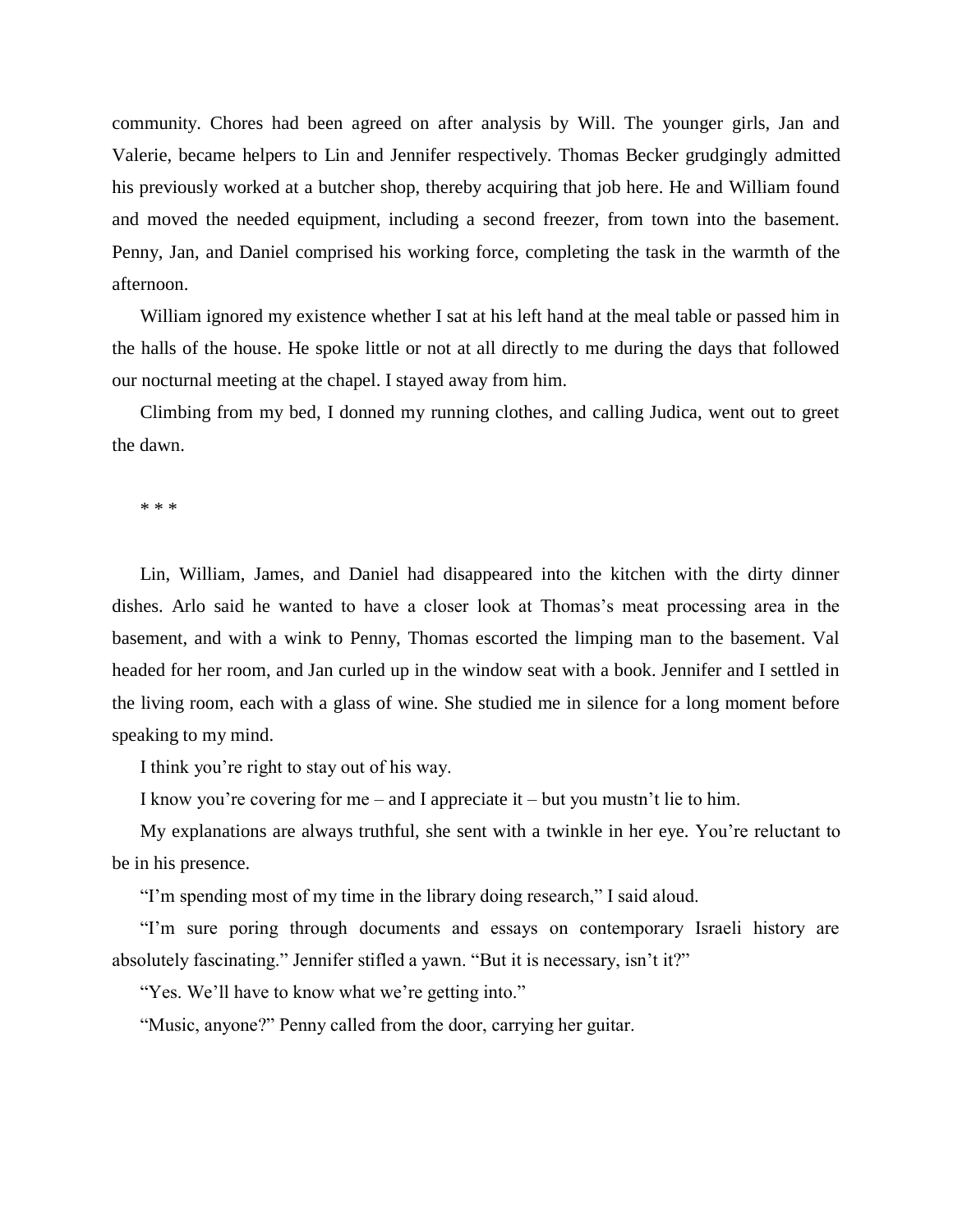Jennifer bounced up, taking her drink from the coffee table, and headed for her grand piano in the studio. Penny hurried after her, so I grabbed my wine and followed. Once in the studio, Penny touched an E on the piano and began tuning her guitar.

"Ah-so!" I laughed, swinging my guitar, Touchsong up into my arms and mimicking a bad Asian accent. "Ah, yes. The ancient Chinese art of tune-ning. Ber-ly good! I do now."

Jennifer struck the piano key, and I matched the tone on the bass E string of my guitar, then quickly compared the tones up the strings of the instrument. After a few minutes, Penny asked if I was ready. I nodded, and she struck up a lively rendition of a contemporary folk song. Watching her hands and mimicking the chords she played, I called the key out to Jennifer as Penny sang the melody. Soon Jennifer's sweet voice found the harmony while she improvised on the piano.

Next, Penny strummed a ballad while I sang, and Jennifer continued her vocal improvisations. As the melody faded, Thomas and Arlo asked to join us. I smiled inwardly as Thomas took a seat near Penny. Arlo took up a drummer's practice pad and sticks and pounded out a few sequences with reasonable accuracy. Grinning, I called out the name of a popular easy rock tune and began the intro chords, as Thomas said it was one of his favorites. Everyone sang out the chorus for a second time as William strolled into the room with his guitar case. As he unpacked his twelve-string, Jennifer's fingers danced across the keyboard, sending out a sweet rendition of Green Sleeves. Penny and Thomas preformed an impromptu duet. I remained silent, listening to the lyrics; "Alas, my love, you do me wrong, To cast me off discourteously…"

Was that how Jennifer felt about Will? I wondered, softly thumping my thumb on my guitar's body complementing the rhythm of the tune.

As the song faded, William asked Jennifer for an E on the piano, and the task of tuning started again. Both Penny and I quietly checked the tones of our acoustic guitars as Arlo and Thomas talked about hunting. Suddenly William struck a loud chord on his guitar and began singing one of his compositions, My Suzette. Jennifer found the chords quickly on the piano, only to receive a glaring frown from William.

The grand piano fell silent. Penny looked at me with questions in her eyes as an uncomfortable tension seeped into the room under the ballad William sang. I lost the joy of the music, and setting my instrument aside, I wandered off into the night, calling Judica to join me.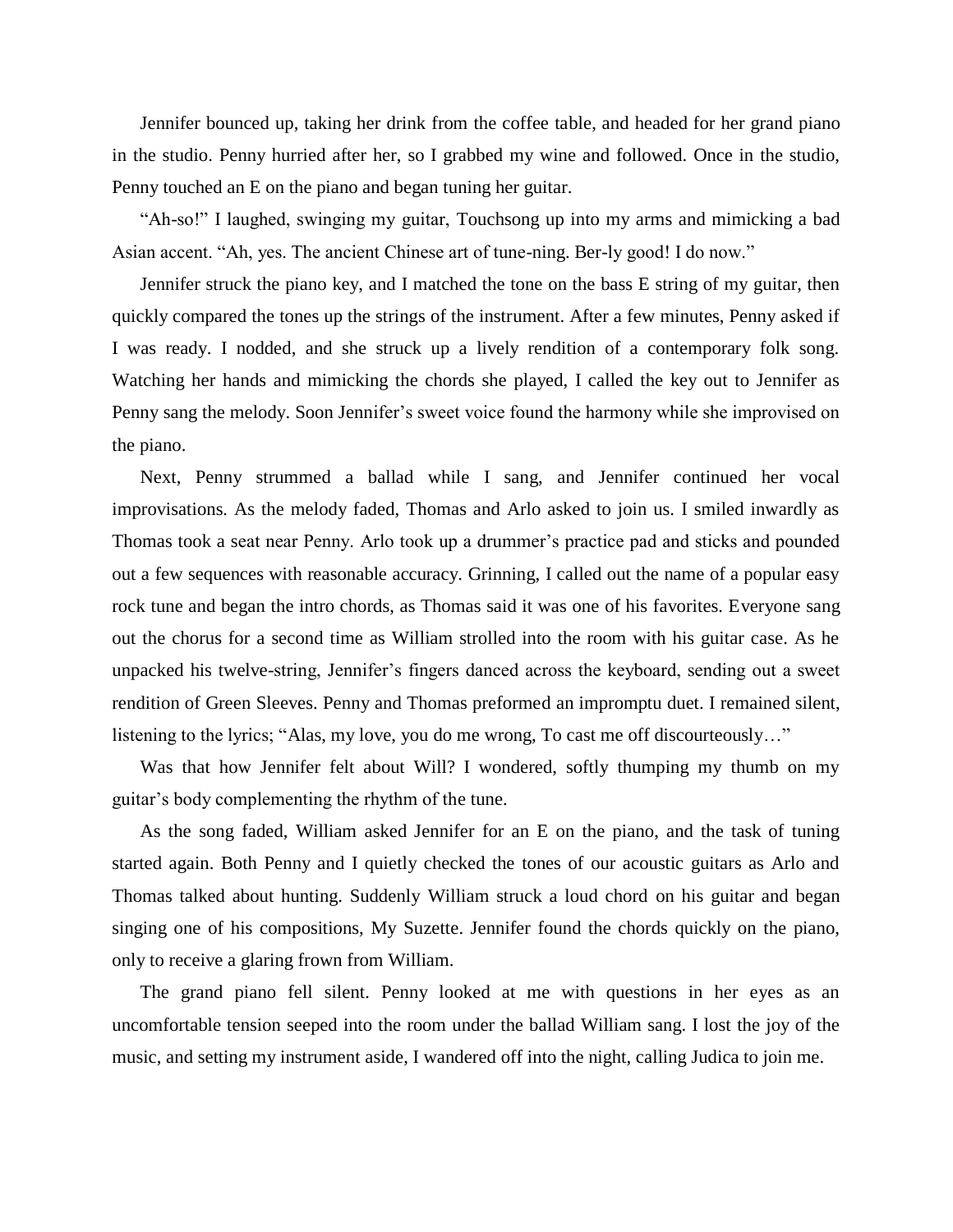## September 22

During this week, I stayed on the perimeters of the household, helping where I could, but at the same time, I became more and more detached, I'm told. Penny sought an explanation from me, but all I could say was it was William's time, not mine. I prepared seedlings in the greenhouse one morning when Penny sought me out.

"Look, Penny. Although Arlo hasn't softened his gruff veneer, he's starting to open up, and you just watch. He'll quickly become part of our enlarging family."

"I hate the way he always teases me." Penny frowned, brushing loose soil into one of the plastic pots.

"It's in fun," I said, knowing it set the groundwork for a mutual friendship.

"If that's supposed to be fun, wait until he gets a load of my harassment!"

"I see Thomas has joined the hunting parties."

"Neither Lin nor Will ever want to come along."

"I feel my apathy toward the household is wrong," I confessed to my friend. "But it's not lack of interest. I must remain separate. I feel William's disapproval."

"So he's exiled you?"

"No, and I'm not completely isolated. Each adult member of the family seeks me out. So maybe my duty to the community is as counselor and go-between. No, Penny, don't laugh. Invariably, someone comes in the morning, and somebody else comes to talk in the afternoon. Some gossip, which keeps me updated. Others vent their frustrations and stress."

"Arlo resents me for his leg."

"Not as much as you think."

"Valerie dislikes Arlo, and Jan holds outright hatred for the man."

"Those girls aren't saved, and so can be very malicious." I finished potting the geranium and looked over to Penny. "They talk about Jennifer's attention to William, and they question James' ancestry."

"So, you spent late hours in the library with Judica last night." She wagged a finger in my direction. "Missed dinner, too."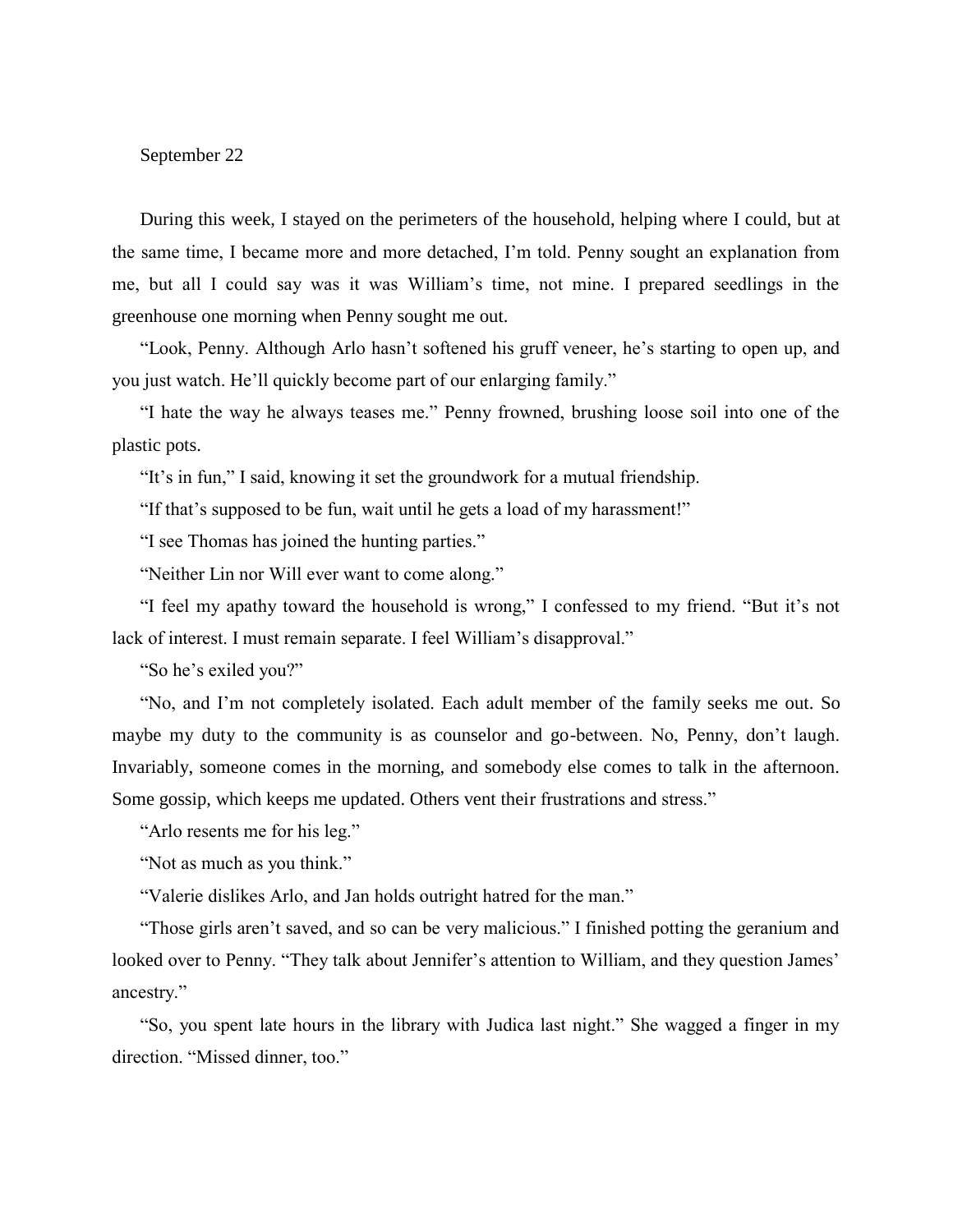"My food waited warm in my room. I ate in blessed solitude, and then read my bible until I went to bed."

I did not tell her that almost every night I rose from my physical body and prowled the sky with my friend, the great horned owl.

"So, William continues searching elsewhere for his Lady," she said bitterly. "He's away from the house most of the time.

"By night we meld into the essence we truly are," I whispered. "By day we performed our family duties while watching our changing world. I am not content, Penny! Quite the opposite. Life around here drives me to more vigorous exercise and longer solitary periods."

"Jennifer and I understand your hermitting, but isn't there something else we could do?"

I shrugged. "It's not time, yet. Something else has to happen. I'm not sure just what."

"At dinner tonight William announced that England has fallen."

"Yes, I knew earlier. William spends a lot of time in the radio room."

"He says that he understands all of the broadcasts he's heard, no matter what language."

I thought that Penny didn't need to know the world as it now existed. William did know and had shared his discoveries with only me and Thomas. The European Common Market fell when the Western world had been attacked, and out of its rubble was the phoenix St. John had described in Revelations. The European Union had been eaten away by her satellite countries. Greece, William told them, was under the strictest martial law as were Germany and Spain. Many political dissidents in these areas were being executed or assassinated. Others simply disappeared.

"The voices of the United States are oddly silent, but whether from fear or from death, we're not certain." I drew a sad breath. "While you listened at the table to his sad accounting, I was crying in the library – tears William could not."

"Hann..." she whispered with a heavy sigh.

"I monitored your questions to him through his own ears, even once suggesting a diplomatic answer to Lin's question."

As I spoke, William touched me mentally with his gratitude.

\* \* \*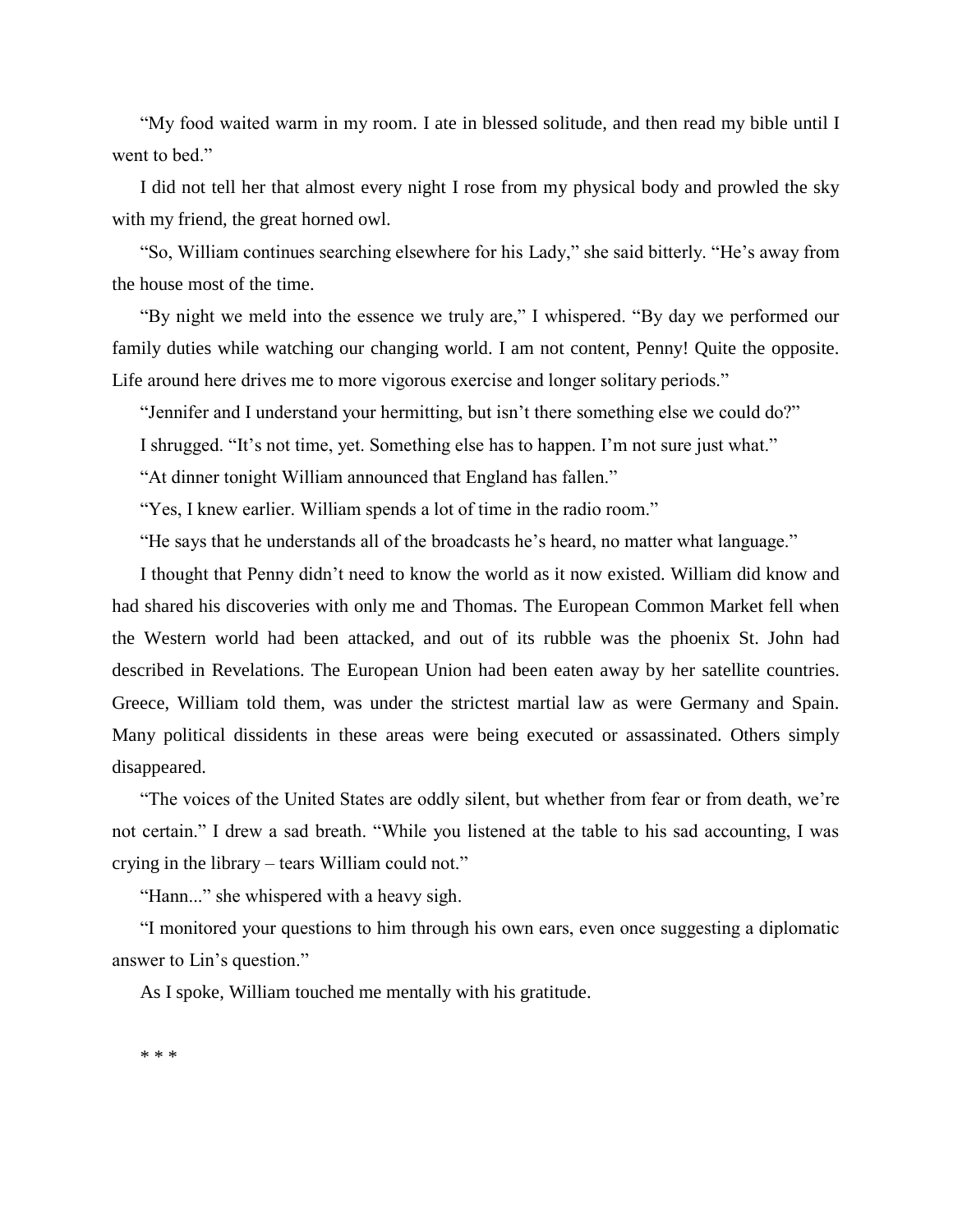I sat reading a Robert Heinlein novel in my bedroom. After a quick knock on my door, Penny and Tom Becker entered with bright, child-like grins. Between them, they carried a four-foothigh pole attached at the bottom to what had been a flag stand. On the top was a carpet-covered T-bar designed with supports and a feeder cup. Together, they hauled the structure over to an empty corner. Jennifer followed them, carrying some old newspapers. Penny took them, to spread beneath the perch.

"Please, call Archimedes." Jennifer giggled as she spoke.

I complied and then went to open the bathroom window for the night bird. With a flutter of huge wings, Archimedes came and landed on my shoulder. When I brought him into the bedroom, he flew happily to his new roost, crooning contentment.

The next morning, Thomas, Arlo, and Penny began installing a workable flap door in the bathroom window that the owl could use. Also, they talked about mounting an insulated "owlhouse" of wood and carpeting on the roof outside my bath. That afternoon, the Geiger counter we'd brought was set up, along with Lin's meteorological gear on the enclosed back porch.

### September 23

Her melodic voice floated up to the balcony, and I stopped my search for books and went to the rail. Looking down, I observed my favorite blond gliding over the drab library tile. She wore a red gingham sundress and was barefoot. Again Jennifer called for me, somewhat uncertainly.

"Up here." I started for the spiral staircase, sensing her discomfort. "What's wrong?"

Jennifer met me at the base of the wrought-iron steps. Her face screwed into an ugly frown. Focusing into her, irritation met me, and I withdrew.

"It's the music," she sighed quietly as she wrung her hands. "It's distracting, and to tell the truth, I don't much care for the selections."

I laughed briefly while checking the mental broadcast I'd been enjoying for the last few hours. Within my head rang the tumultuous vibrations of some rock and roll group. I tuned it out again and smiled at Mrs. Tonaka as I reached her level and stepped away from the staircase.

"Not everybody's favorite. Can't you block it out?"

"Not when James and Daniel both have colds. Cranky boys!"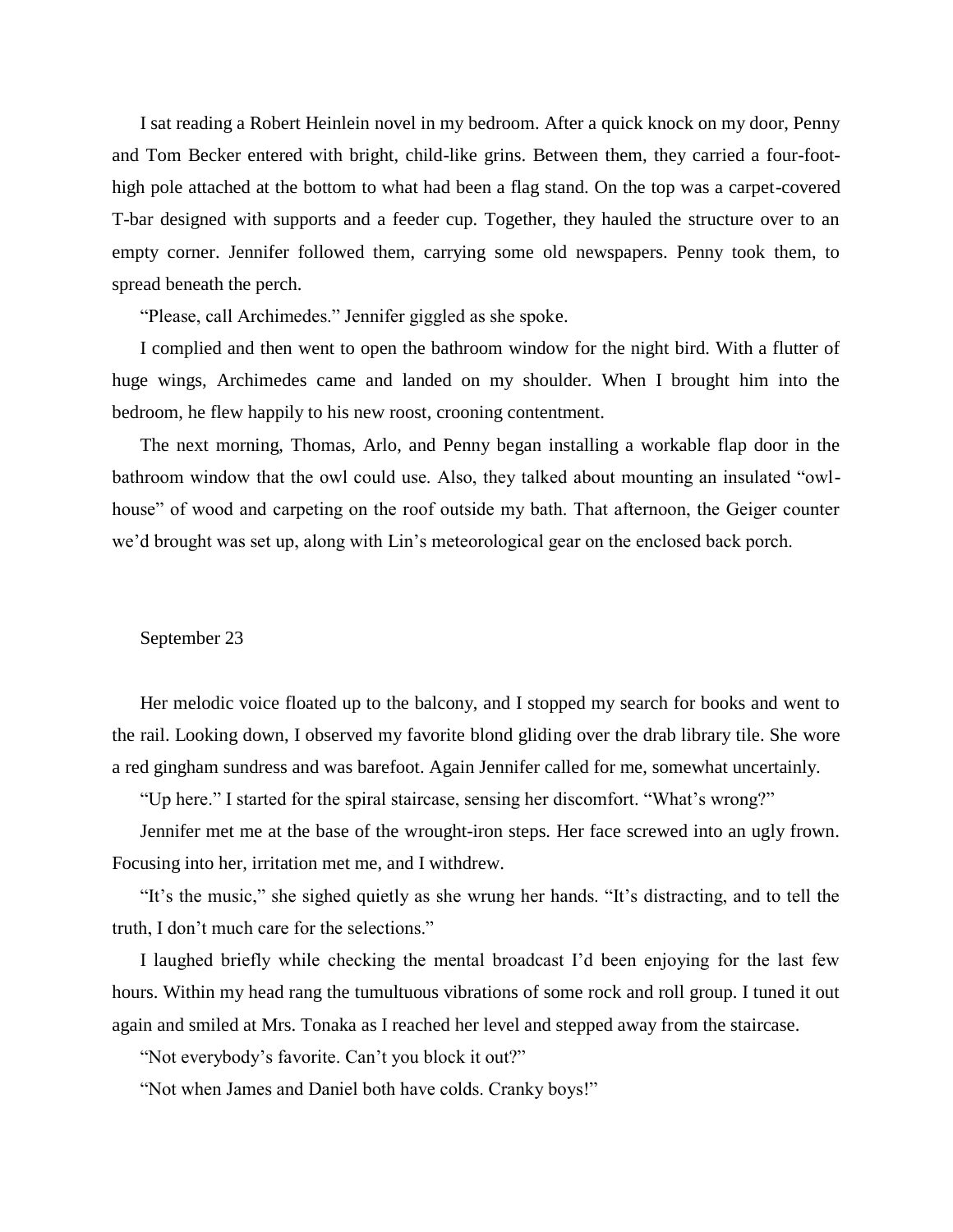"Jennifer—"

"It's okay, Ann. Can you do something about this infernal, internal noise?"

"Hannah!" William's shout echoed through the book stacks. "Merlin! There you are!"

William strode quickly to join us now. He frowned in mental discomfort at me, andthen gave a quick nod of greeting to his blond friend.

"Hannah, this has got to stop," he declared with authority. "I cannot think for all the noise. Such a selection of garbage too! Can't he pick some music that's a little less offensive?"

"Can't you block it?" I asked innocently and watched Jennifer cringe. "Well, just ask him to quit."

"I did. Do you know what the rogue told me?"

"Knowing Marshall, I could guess. Was he polite?"

"Almost."

"What did he tell you, William?" Jennifer inquired softly, a smile for the bearded man.

"That I was overstepping my authority. The nerve of that man!"

"Gently, William," Mrs. Tonaka cautioned, still wringing her hands.

"I suppose you ordered him to quit." I laughed, feeling him squirm mentally. "That was your mistake!"

I chuckled as I looked back at my stack of books to check them.

"That's why I came to see, er, her," Jennifer hesitated as she spoke to the man. "I can't block long."

"Neither can I." He answered tenderly, touching her shoulder. "Merlin?"

"Yes, my lord?" I resisted the urge to snap to attention.

"Can you stop him?"

"Can I? Yes. Will I? No, but I will ask him to stop." I pulled a book I wanted and turned back to my friends, grinning. "That is, of course, if he can control it."

"He can," Will Martin said flatly. "Want some help?"

I doubt if I covered my surprise at this offer or my passing indignation. Instead, I turned inward and began gathering myself to the task. I set my body in concentration, ignoring sight and sound, and directed the energy flow. Familiar sensations reached me like signposts, and I began my journey. Following the trail of loud rock music, I wondered at Marshall's rude selection.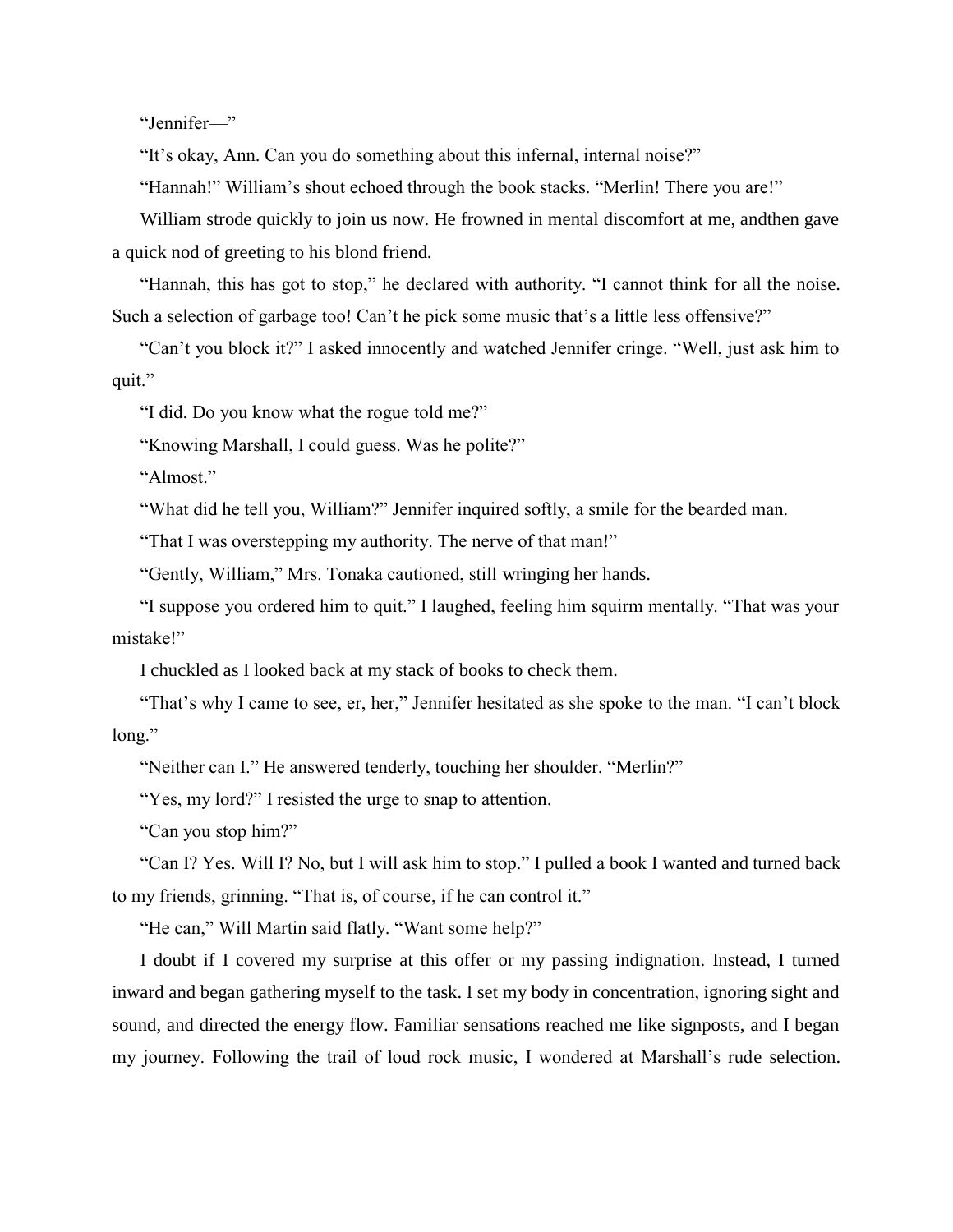What was he doing? I wondered. As quick as I began, I was stopped, as if my own talent had reached its limit. I withdrew and my eyes refocused on the speckled linoleum.

"Odd," I whispered, unable to define the wall I'd hit, then I looked across at Will.

"No go?" he asked.

"Very strange."

"Let me help," he said and brightened, reaching out his left hand as he stepped forward.

My fingers tingled as they moved to meet his, and I looked down at them. Something said to pull away, then an arch of silvery-blue lightning jumped from him to me. I grabbed away my hand in fright, staring at his.

"Are you okay, Hann?" Jennifer whispered.

"Obviously a wrong move," I remarked, collecting myself. "Jennifer? Will you try?"

I offered my hand, and the woman took it with confidence.

With Jennifer in tandem, I began again.

Merlin?

Of course, you may monitor, Lord William.

Why the spark, Merlin?

One thing at a time. Shall we go looking for Lord Marshall?

Jennifer's added energy made the difference. Although Marshall was not yet a strong telepath, I could feel his presence. Instantly, he acknowledged me, with a loving thought. I responded affectionately with a warm glow and asked why he had chosen that particular music. My friend simply replied that the contemporary sound was to catch my attention.

Where are you? Marshall Roberts asked on a carrier wave of affection and joy.

I told him, and then I asked that he ease the songfest for the sake of the others. He agreed, amused.

Then I felt William leave the link.

Marshall must have also felt the departure because he asked me to stay, and then inquired about the Lord William. I sent him a sample of my bruised emotions. Jennifer's face paled, and I asked Marshall's expected arrival. He sensed Jennifer then and greeted her in chivalrous and courtly style. Next, he excused himself to the business of driving; and after the mental equivalent of a kiss on the cheek to each of us, he departed.

Jennifer was blushing as I stirred from the trance, and I grinned slyly at her in knowing.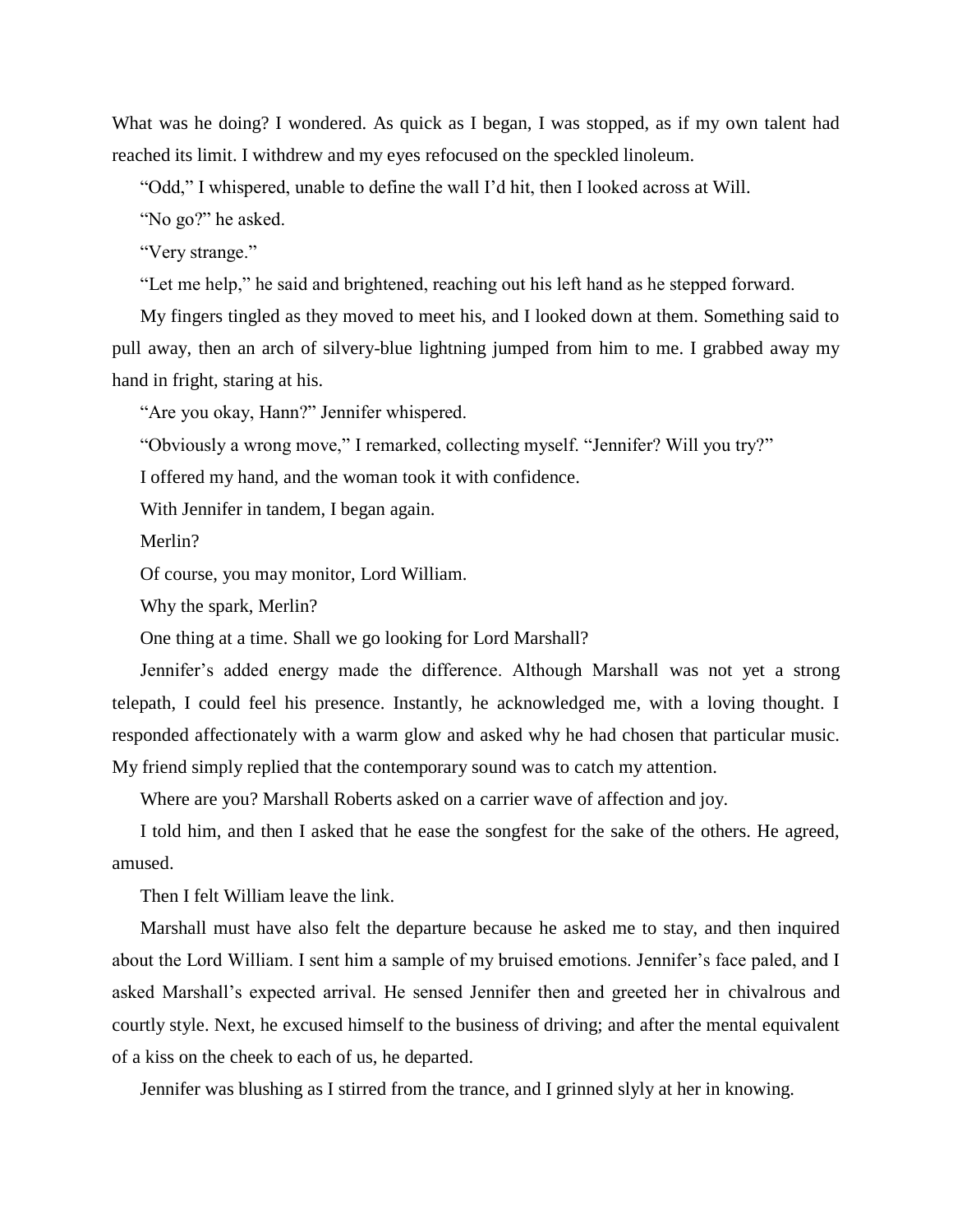"Wow!" was all she said.

The music had quieted in my head, but I sensed the space around me curiously. No trace remained.

"Merlin?"

I slowly turned to meet William's hard gaze. His face seemed touched with an emotion I could not distinguish. Anger, caution, or awe? Unable to grasp this, I observed him passively.

"Explain the spark that jumped between us."

"I don't know. Maybe we're polarized. You'll agree that was an electronic flow? Well, I had fired up, so to speak..."

"It arced from me."

"I have no idea, Will," I responded harshly, turning to the staircase. "Perhaps the professor could offer some scientific explanation. I cannot."

"Thank you for turning off the music, Lady..." Jennifer started and then faltered at that name again.

"You're welcome," I said. "Enjoy your baby-sitting."

The bright blond swirled, and with a quiet word to William, glided from the room as I climbed the spiral steps. Where was I before they came in? Oh, yes, the Black September organization. Nasty bastards, they had been, according to the records. Had drunk their victim's blood like wild animals. I touched the book I wanted to examine next.

"Merlin?"

I looked at the book in my hand and sighed, leaning against the gigantic wooden table. He had followed me up the stairs, and stood before me, seemingly calm, yet my psychic talents told me otherwise. Setting again the mental blocks, I regarded him, not speaking. William drew the book from my hand and casually glanced at the pages. The eyes that met mine frowned. Ghosts played behind the mask of his whiskers, as he started to speak, then caught himself, and stopped.

In a fluid movement, he moved to the balcony and stood with his back to me, staring down into the main floor. As I opened myself to scan him, he brought his fist down angrily on the iron railing. I felt blocked out of his mind. Letting him be, I tried to return to my task, even though he still held one of the books I'd searched for. There were others yet to be found.

Pulling up the rolling ladder, I climbed up to investigate a higher shelf, stocked with sociology text, and cobwebs. As I searched, I could hear Will moving restlessly below. Selecting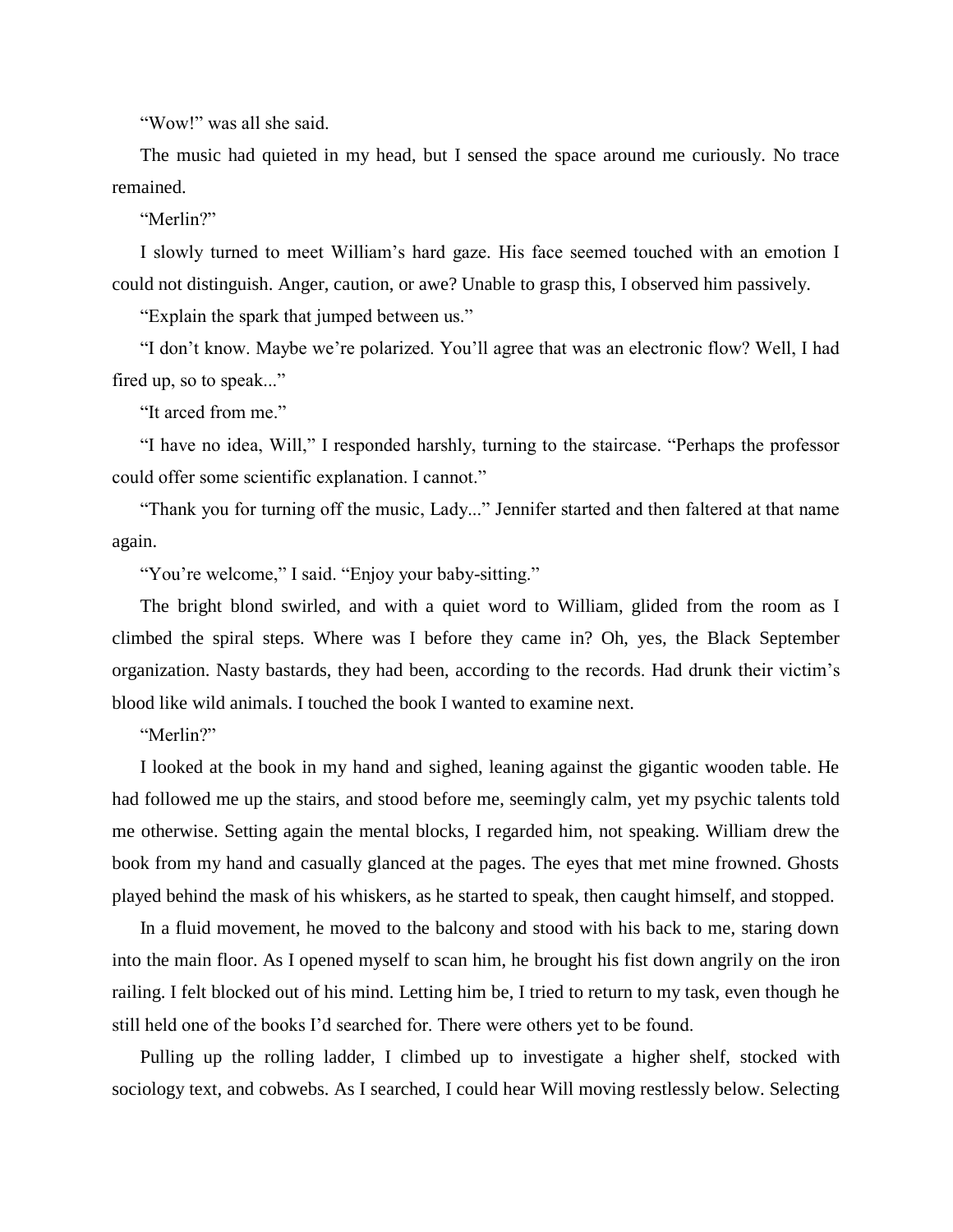two more likely hardbound books, I descended the ladder and made my way back to the spiral stairs. His voice stopped me.

"Why, Merlin?"

"Why?" I asked gently, searching myself for an answer. "Lord, if I knew, I would tell you. Judica says there's a growing process necessary for all those involved."

"Necessary? Why?"

"I don't know. Maybe the answer is locked in your own heart."

"And Ann holds the key."

"Maybe Ann is the key," I whispered, and began down the stairs, waving for him to follow.

Reaching the gallery floor, I walked over to my worktable cluttered with books, magazines, and publications. Then I felt a twinge of purpose to it for the first time.

"William, please come here?"

He stepped to my side and gazed down on what I'd selected. Excitement kindled within him as he began searching the stacks with joyous exclamations of wonder. Then he turned back to me, after snatching up four of the books for himself.

"Hann! How did you know I needed these?"

I passed him a knowing smile as if to say, What did you expect? And then took back the book he'd taken away from me. He watched curiously for a heartbeat, and then he frowned again. He snatched the volume back.

"You don't need to read about that," he chided coolly. "It's gory gobbledygook."

"Not gobbledygook – history. A very important part of today's Israel."

"These people were fanatics. Members of a minority, the lunatic fringe."

"They were a part of Israeli history. A grim reality that left countless scars on those people."

"I must be prepared to face such people." William drew himself upright and stared into me in silence, and then he sighed, shaking his head. He smiled, just short of affection. "So, you are my teacher."

"Am I?" I asked, surprised by the possibility.

"Don't pretend innocence, lady. You always know more than you can tell."

"I'm glad you realize that."

"And what do you know about Israel?"

"What is in the books and what I saw on the evening news," I responded evasively.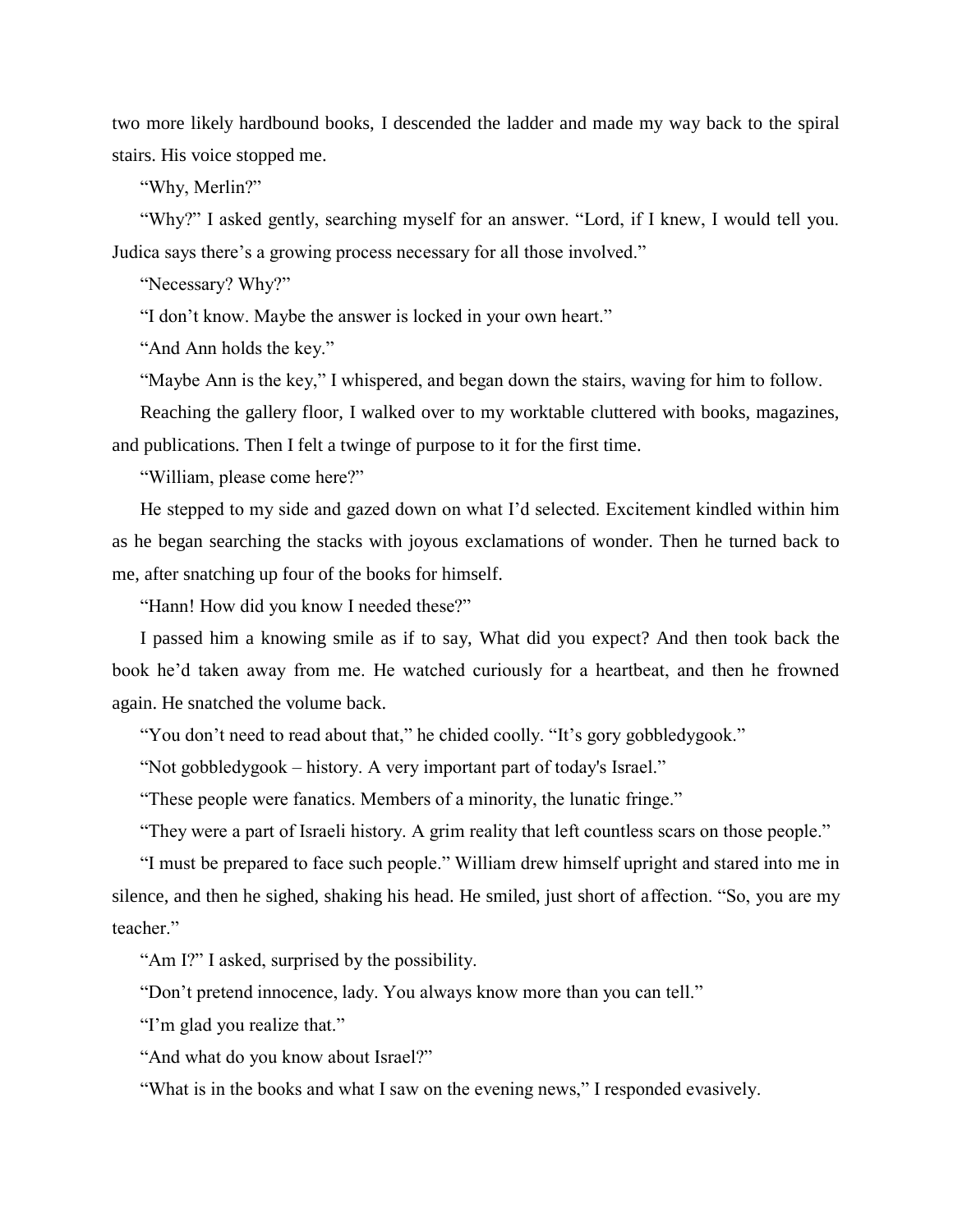"Your eyes glow. Tell me what you know." He grinned in childish expectation. "How soon until we go to Israel, Merlin?"

"When? Time is a river." I shrugged slightly. "When all is in readiness—not just you, but all the players; politicians and warriors alike."

"You're avoiding the question."

"No. I say what I know. Too often the vision clouds."

"You too?"

Those two words filled with compassion escaped before he could stop them, and after their expression, he turned away and left.

\* \* \*

During this week William became increasingly more difficult. He watched my bedroom door expecting a glimpse of his dream lady, only too often to be disappointed by my appearances on the scene. Once, this led to his loud tirade that brought Jennifer to the second-floor landing. William had become insistent that I was intentionally harassing him. I took a stroll while Mrs. Tonaka calmed him.

Jan learned to drive but continued in her resentment of Arlo. In fact, I was quite surprised that she again broached the subject days after Arlo's first appearance at the dinner table. The girl learned quickly, and within a week she took over my position as driving resident. Unfortunately, she remained cool despite my repeated attempts to get the child to open up to me. I shared my concerns with Jennifer one evening, but she felt assured that our l3-year-old tomboy would adjust.

Valerie, on the other hand, proved remarkably adaptive and accepted Arlo Gentry's presence almost immediately. Oddly, she was suspicious of Lord Thomas. He had demonstrated his telekinetic ability to the children and that had somehow unnerved her. Consequently, she avoided him. One morning, Valerie told me over coffee that our flaming-haired resident was actually a 4 foot 7-inch dwarf who kept up his image through magic.

Thomas Becker himself kept to himself or with William most of the time. As the Lord William's confidant, he often performed two tasks I knew I would inherit – he listened and he questioned.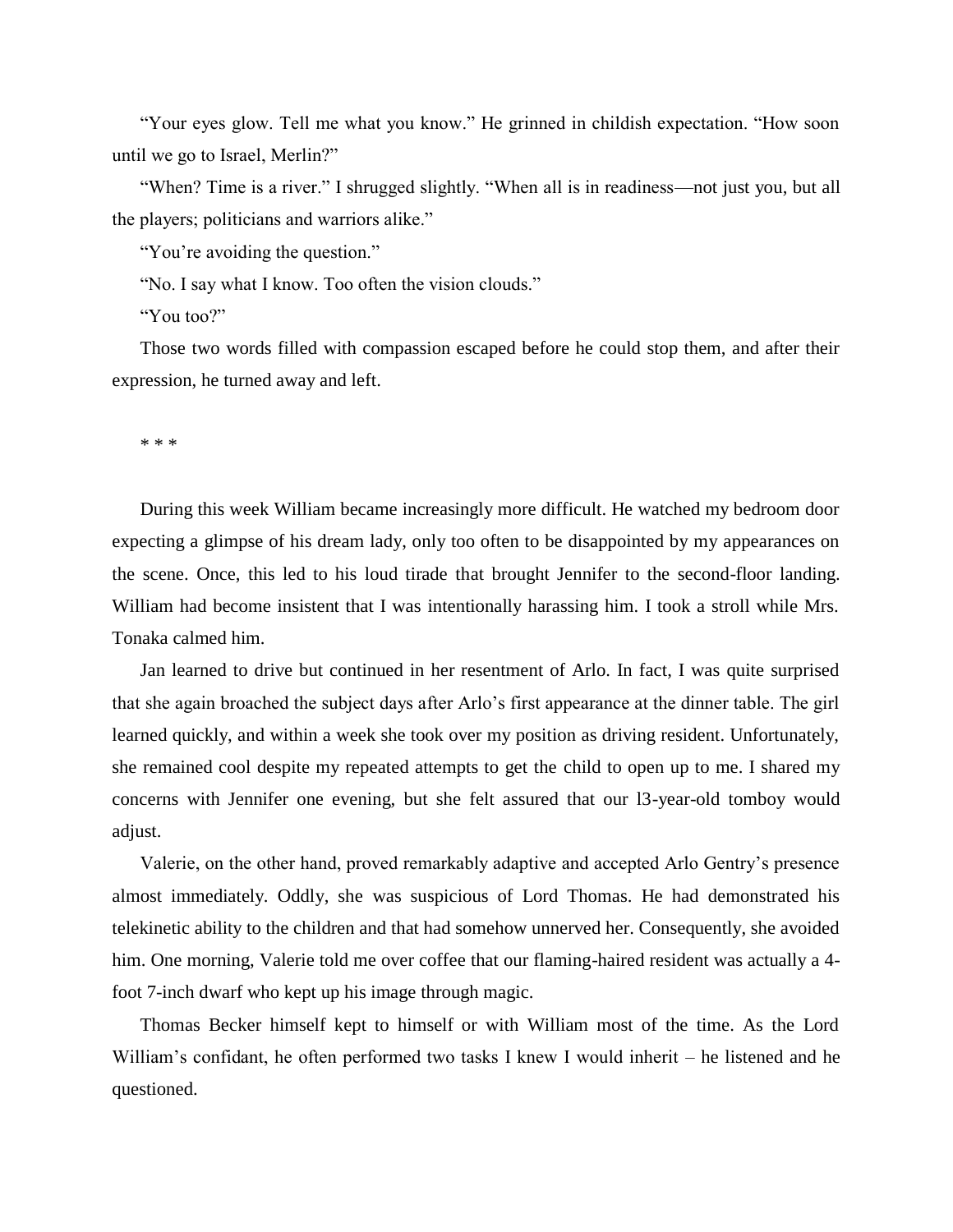### \* \* \*

"William is under the greatest amount of stress in our family," Jennifer told me as we folded laundry in the basement. "Sadly, much of it seems internally produced."

"Sad, indeed," I muttered, sensing her sincerity.

"He's developed no habits or routines, and I wonder if I should worry."

"About William's hours spent wandering about the locale? Yes, I already know."

"So, while he moved restlessly through space and time, you just continued waiting."

"Jennifer!" Will shouted from the top of the stairs. "Where's that wire stripper I left in the radio room?"

"I warned you not to leave it where James could find it. Ask him."

"He's in his room, playing with Daniel," I said to his unspoken question.

## September 28

Clipping a narrow corner, I emerged into the backyard and stopped to catch my breath and orientate. All looked quiet, but a familiar tingle of the air told me otherwise. My eyes darted around me, but none of the tools or the garden spoke to me. Projecting out from my sweatcovered brow, I could only discern my need to be in this spot at this time.

Then, I spotted him. Bright blond hair shone in the sun's glare at the top of Arlo's ladder, as it teetered. James' unbalanced weight on its topmost rung caused the ancient wood to toddle. All shifted with surreal slow motion, wood crying against metal gutters, my body reacting of its own accord. The boy's frightened scream split the air, echoed by the sharp snap of splintering wood.

Arms outstretched, I dove for his body falling toward me, aware of the ladder following close behind. Catching the child, I shielded him by rolling my body and cradled his head safely to my chest as the ladder hit me across the shoulders. As I went down and rolled, we landed clear of the ladder, in the grass, the child's weight on my chest, knocking the wind from me.

Wide eyes of blue met mine and I touched his nose, smiling assuredly. Then I nudged the boy off me and sucked in fresh air. James glanced over at the ladder and then up at where he'd been, trembling.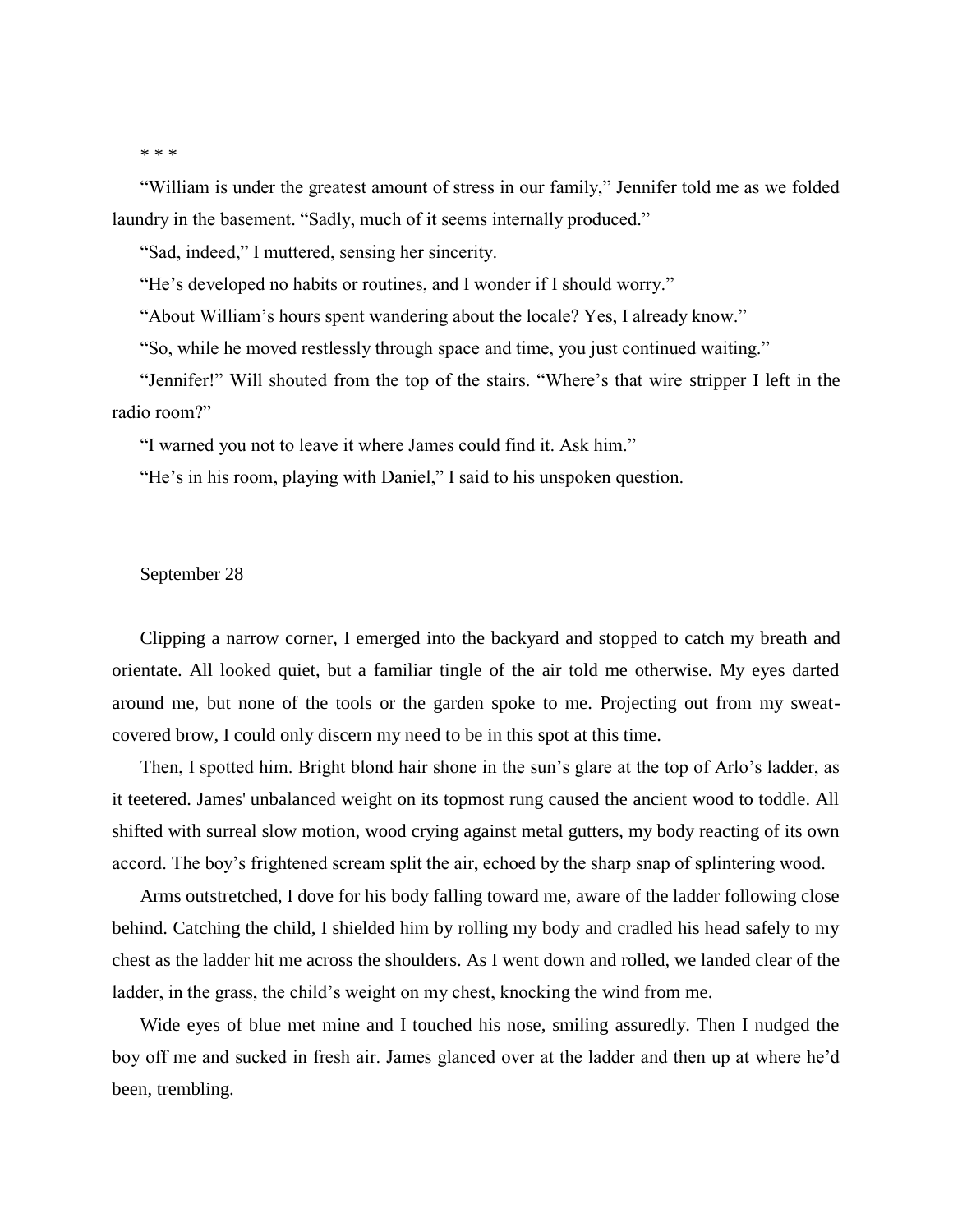"You okay?" I swallowed.

"Yeah..."

The porch door slammed. I glanced in its direction to see Jennifer and William running from the stoop. The woman arrived first, covering the distance in less time than it took young James to climb to his feet. She caught the child quickly in her arms as he began to wail from fright and the realization of the danger.

"You've been warned often enough in the last few days to stay off of that ladder," Jennifer scolded.

Letting my head fall back to the grass, I ran a quick check of my body before I attempted to sit up. Assured that I was all right, Jennifer herded the shaken boy toward the house as a hand was offered to help me stand. Grasping it firmly, I dragged myself up to my feet and flexed my back and shoulder muscles. Bruises already clamored for attention, as I pulled to release my hand. William held it firmly in an unyielding grip that irritated. I raised my eyes defiantly.

Blue eyes smiled down on me in silent approval, as he started brushing grass clippings from my back. I winced in pain and jerked away, but his arm swung up before me and across my chest. William touched my shoulder, hesitantly at first, then firmly turned me away from him. His warm sigh touched my neck, as he stretched back the collar of my sleeveless shirt.

"You are bleeding," his even voice announced from over my shoulder. "Let me have a look."

As his hand moved to raise the back of my blouse, I slid from his grasp and spun to face him. William stared at me in innocent surprise, and I felt blood rush to my face in needless embarrassment. He stepped back and shrugged, smiling somewhat uncertainly. My shoulder ached as I rolled the joint to test it, feeling the warmth and wetness that trickled down my spine.

"Well, you'd better let someone take a look at that," he advised, composing himself.

"I will," I responded, reaching to touch his arm. "It's women's work, Troubadour." I turned to leave him and to seek out Jennifer.

"Lady—"

I froze in mid-stride, and he continued.

"—Hannah, will you…"

I kept walking, having already resolved not to respond.

"MERLIN! On your service, I say, stop!"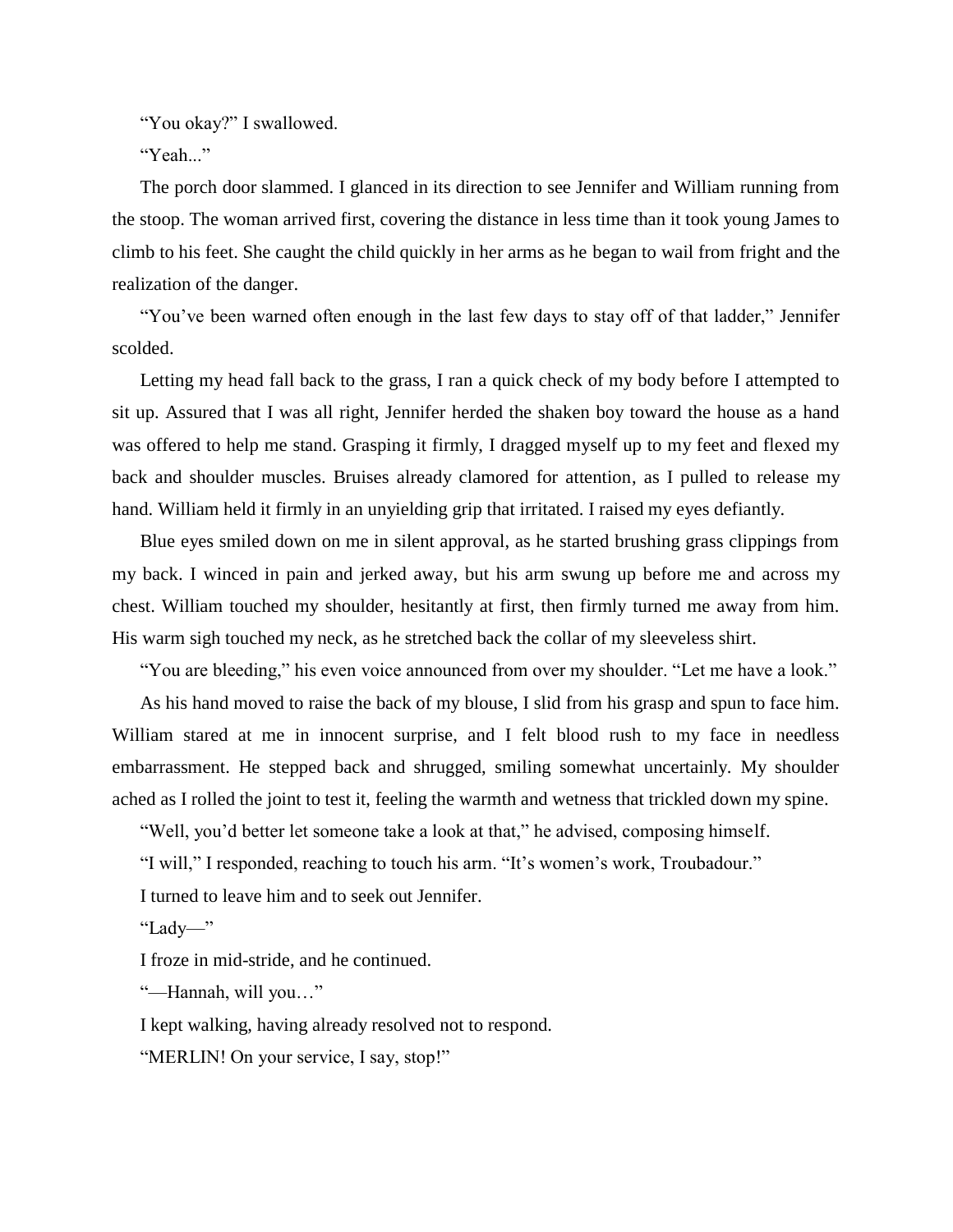My hand stopped as I was reaching out to the porch door. My feet balanced between steps. Unable to move, I realized the power of his Voice, and with that realization, came an understanding of untold dreams. Having no option, I yielded to his will, turned, and watched him cross the lawn.

"You wish something, Lord William?"

My own voice held a subtle change I had not inserted consciously. My stance changed like a puppet manipulated for a part. My awareness mirrored in the man who strolled confidently to within a meter of me and halted.

Can you turn from me?

No.

"Try," he encouraged, amiably.

Nothing moved on me.

I tried. I sent mentally after a failed attempt to turn my back on him. I can't.

Please. Put yourself to it.

My shoulder needs looking after, William. I breathed an aggravated chuckle. Let's play this game another time, please. Do you desire something?

"Desire? Hann..." He saw my quick frown. "Okay, Merlin. You are avoiding me?"

Yes.

"Why?"

It's no big deal, I replied after a moment's thought.

"By your own answer, I know."

His sad reply triggered a wave of emotion that flowed from him and through my being. William blocked it almost immediately and looked for my reactions. I couldn't move, so showed him none.

Your request? I inquired slowly.

"Join us for dinner. Your absence is felt by the whole household."

If this is your desire. I watched his bearded head nod slightly. So be it. May I attend to my shoulder?

"Yes. Go."

\* \* \*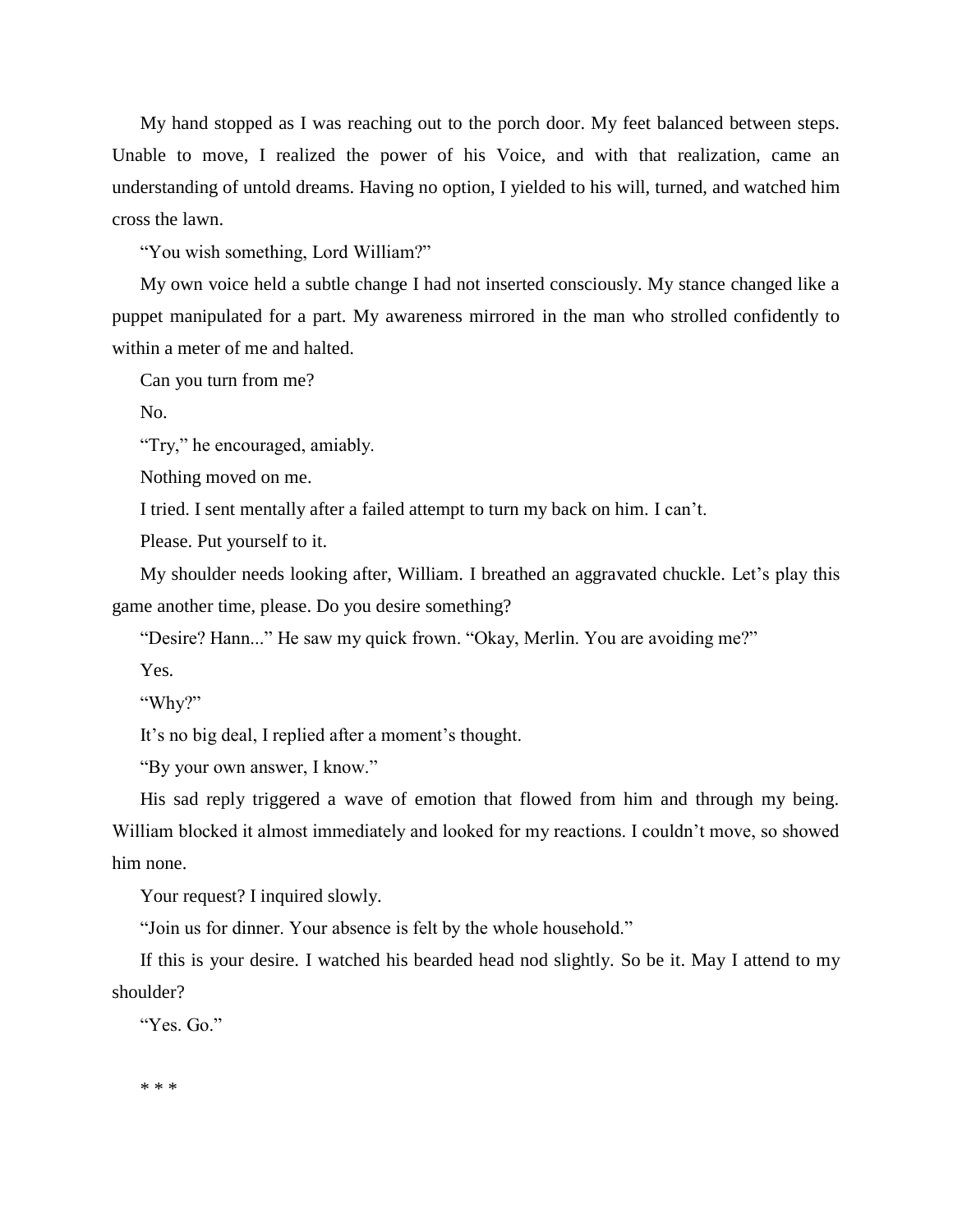The earth trembled threateningly at the beginning of the dinner, but if anyone noticed it, nothing was said. Will impersonated Lord William with a charm that baffled Penny, but not Jennifer. Our wise housemother watched in muted concern throughout dinner, while Penny sought frantically to catch my eye. Under mild restraint, William performed as a brilliant host, keeping the conversation flowing while including each of the children.

At the end of the meal, Arlo and Thomas cleared the table, declaring that it was the men's night for dishes. To my amazement, William slipped off to the kitchen as he shot James a remark about the tortoise and the hare. When Daniel and Thomas picked it up to a singsong chant, Jennifer and Valerie hustled them from the room. Lin passed me a cup of green tea, suggesting to Penny that we women would be more comfortable in another room.

Jennifer joined us shortly, with a cup for herself, and slipped her legs gracefully up on the coffee table sighing.

"I could easily get used to this." She smiled, dreamy-eyed.

"Until tomorrow," answered Penny. "Hann? Was that a command performance?"

"Exactly right, Penny."

"A command, Ann?" Jennifer asked, looking at me over her glass of sherry.

"A request of Merlin's presence," I replied, clarifying myself. "One I couldn't refuse."

"Well, at least he's being civil," Pulaski whispered cautiously.

"He is discovering his Voice?" Jennifer asked in a whisper with an odd look toward the kitchen. "How strong is he?"

"I can't say. He frightens me at times, Jenn." I had to admit it to myself. "Other times... Well, he could destroy all of us if he chose. God protect him and us!"

"God will not allow it!"

"I have faith in that, but sometimes I'm afraid."

"Ann, about his Voice?"

"Cold and hypnotic, but so much more. It held me immobile," I breathed slowly, and the blond again questioned with her eyes. "Merlin, as I am."

"What about Lady Ann?"

"When he senses Ann, I have to retreat or face another masquerade, which I refuse to do. Oh, Jennifer, you said you'd protect me."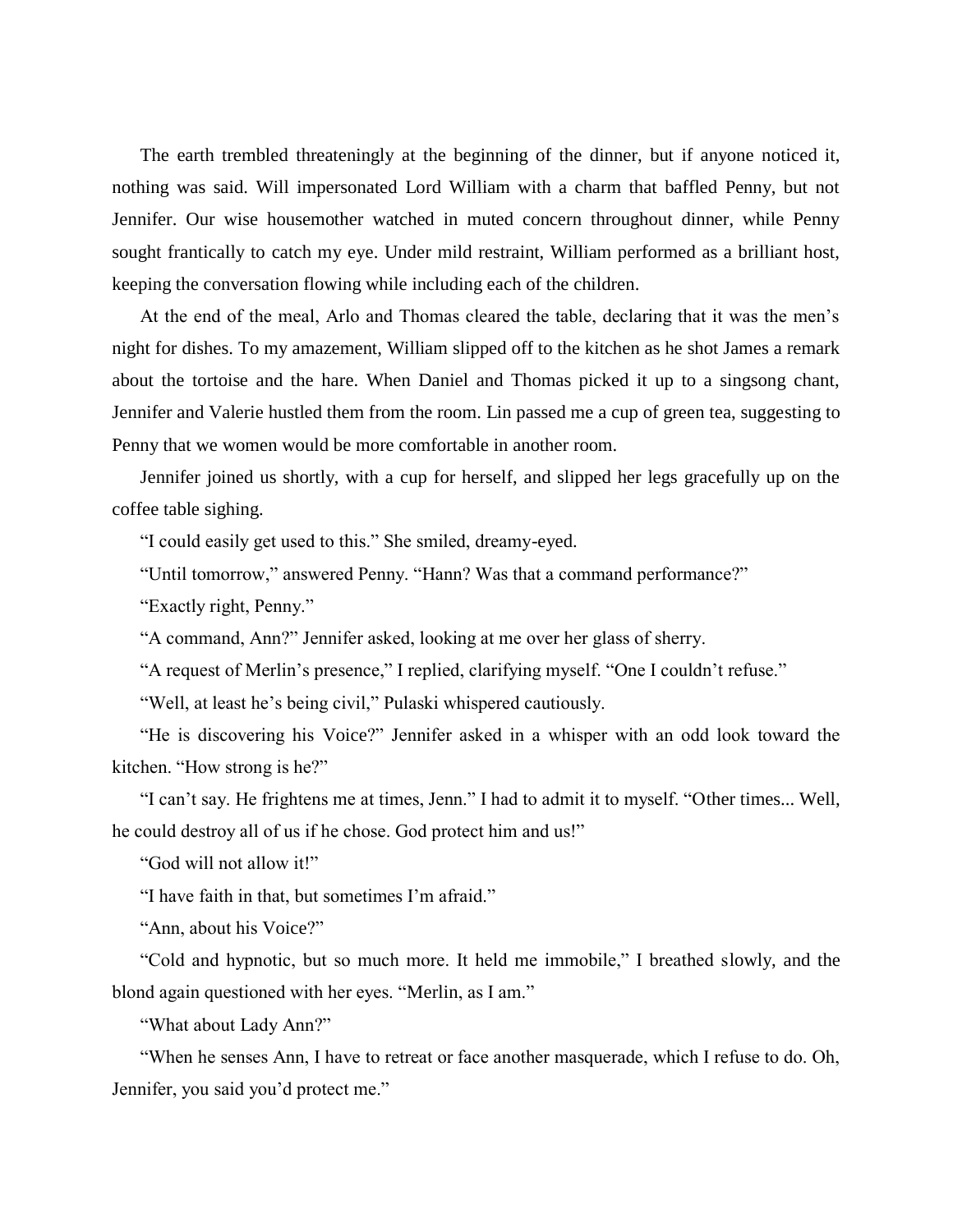"I never expected it to be like this. I really didn't. Sometimes, I feel like spanking him, like I would James."

I flinched at the mention of William and the child in the same breath and looked at Pulaski to recover.

"Penny? What do you think? You've listened to me rave for several years."

"So, I won't tell you what a fool you are. Really, he is incredibly dense. You need a 2x4 to get his attention."

"Make that an 8x12."

The new voice in the conversation was Thomas Becker's pleasant baritone. We turned to find him standing in the hall leading from the kitchen, a dishtowel in his hand.

"Please, ladies, mind your tone and volume," he said and then grinned. "And I give you this for thought: It is you, Lady Ann, who hides."

My skin tingled, as I watched him turn on his heels and return to his work. Penny and Jennifer sat in silence for their own reasons. I sensed déjà vu in the remark, which triggered the eternal clock. Breathing a silent prayer of thanks and praise, I collected myself and set aside my tea. Standing, I found my legs weak.

"He's telling the truth." I smiled in response to Penny's furrowed brow.

"You need help?" Jennifer asked with a knowing look and stood, coming quickly to me. "Please."

\* \* \*

Minutes after Mrs. Tonaka left my chambers, Penny knocked quietly at my door. Letting Judica in, she followed, carrying a milk-colored cosmetic jar. She came straight to where I lay, reading on the massive bed.

"Jennifer says she could have bounced marbles off your back muscles," she announced gravely. "I may not know as much as Marshall about massage, but this will do for now."

"Thanks, Penny, but—"

"No buts. Come on! Jennifer says I need the grace, and the humility is good for you." Penny smiled as she slapped my leg playfully. "Okay, woman, strip and roll over on your belly."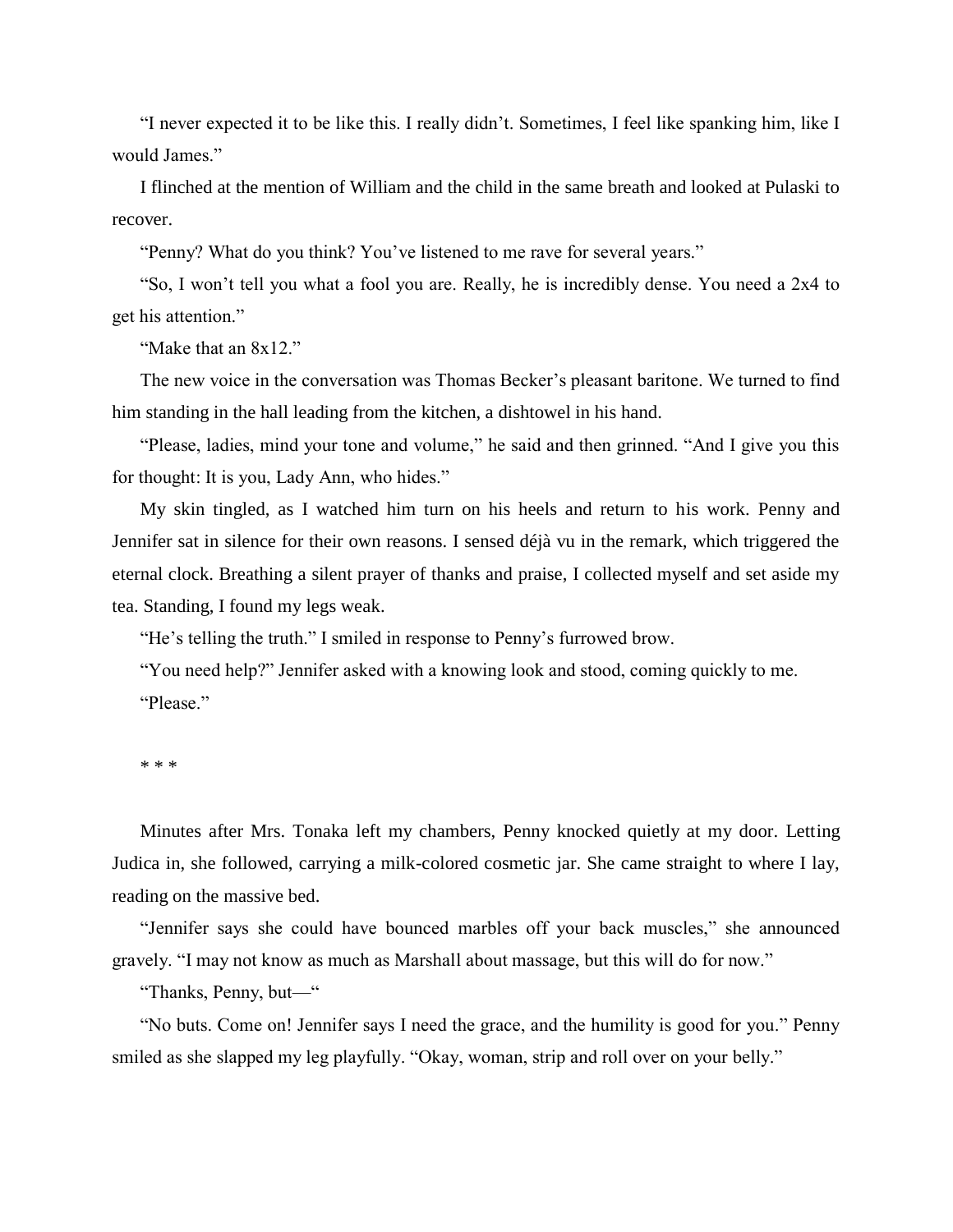Following the first order was easy. I wore only my robe, and boot camp had long since robbed me of what little modesty I'd had. I rolled onto my stomach. Stretching out, I began a mental exercise to relax, willing my body calm. Penny uncapped the jar and sat down next to me, working the cream into the warmth of her hands.

"Relax, but no trances."

"I'll stay here," I muttered, drawing a pillow under my chest, as Marshall had taught me.

"Arms at your sides," she commanded gently, and as I complied, her hands touched my shoulders, kneading with care. "Oh, lord! You are tight! Do you want hard or gentle?"

"Better work up to it."

She began. At first, she just skimmed my neck and shoulders, gently working the tensed muscles, as she spoke of her own day and her feelings. Soon her hands became firmer, kneading my shoulders and back while checking each vertebra in turn. After a time, she scooted me into the middle of the bed, and straddling me, put her weight and strength into the art of chiropractic. She was not as skilled as Marshall, but then again, he had his masculinity in his favor too. Male touch is always preferable.

When she had finished, I bid her stay, and we talked a long while. Before Penny left, I returned the massage, incorporating a few talents of my own. I bid her go, and soon I crept downstairs to raid the refrigerator. I was sitting down to a feast of powdered milk and chocolate chip cookies when footsteps approached in the hall. Lord, not now, I thought but was quickly relieved to see Thomas's freckled-face appear.

"Can't sleep?" he asked, as he quietly moved to get himself a glass.

"Haven't tried yet. Penny and I've been talking."

"More likely you've been listening." Thomas chuckled as he approached.

"True. And you?"

"Listening to William. I don't have to tell you how bad off he is."

"I haven't been listening to your conversation."

"I didn't say you were. Put your hackles down, Ann. Have you thought about what I said?"

"It is the truth," I admitted, pushing the cookie jar his way. "I just don't know what to do about it."

"Why are you prolonging this?" The tall man asked, swinging his leg over a chair and sitting on it backwards. His eyes watched me in the dim light. "This search for Ann drives him crazy."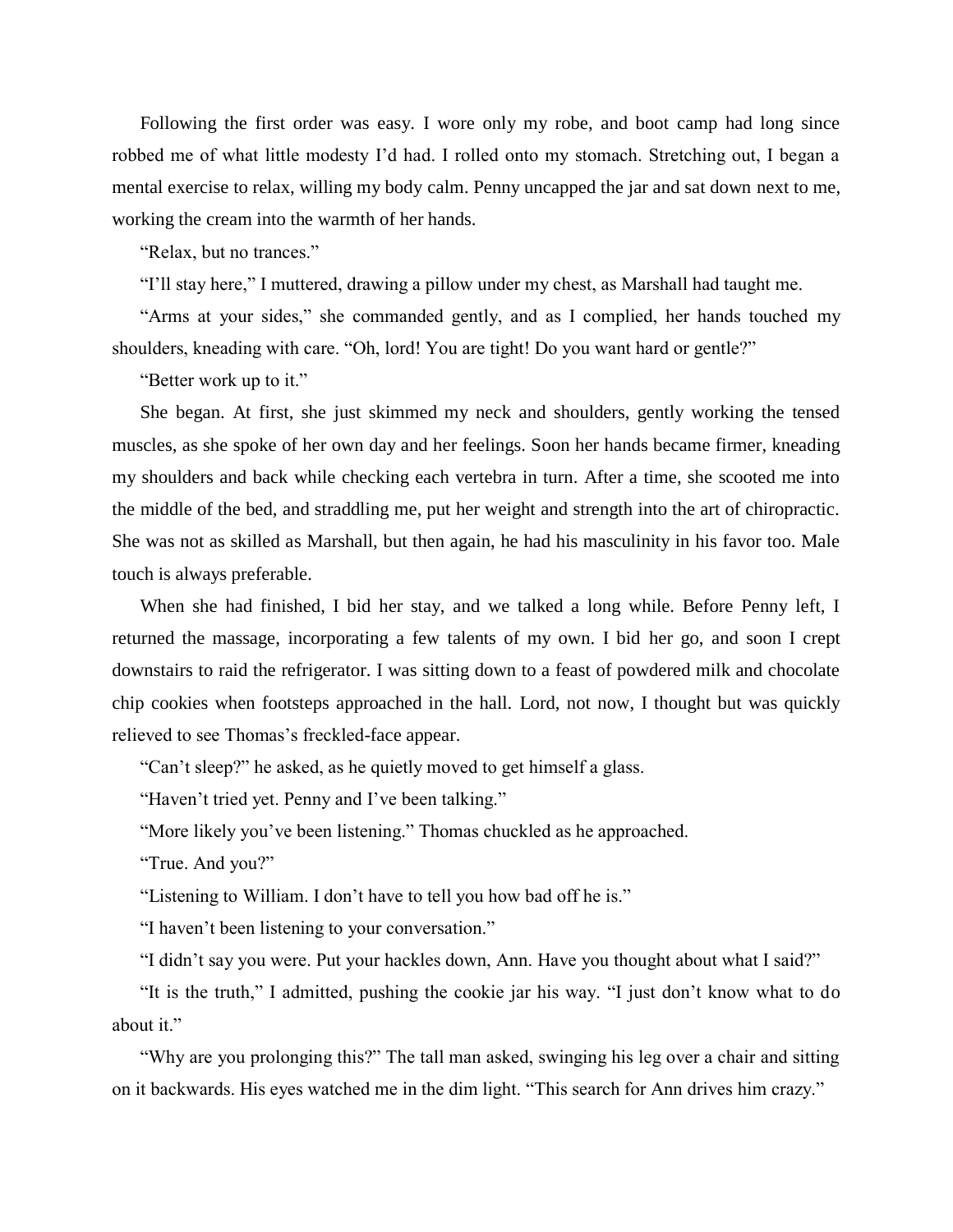"We need more time," I replied, and saw the startled look on his face. "I am serious when I say that. I have no control over when the confirmation of Ann to William will occur. I have no Knowing of it, Thomas. I thought you knew that. You know I can't be a witness to myself."

"Let God be your witness! And Jennifer and me."

"Tell him, if you wish. I have told Jennifer and Penny to tell him." I sighed and then stuffed a whole chocolate chip cookie into my mouth.

"I have told him," he admitted slowly, taking two cookies from the jar. "He didn't believe me. He just got mad and stormed off toward the chapel."

I washed the cookie down, passing Tom my I told you so look as I set the glass back on the table.

"Telling him is not your role, Thomas," I remarked, touching his hand in sympathy. "So, just stay close to him when he lets you and try not to worry."

"Well, someone has to make him understand," he resolved thoughtfully. "He didn't even believe Jennifer?"

"No. My... er, friend Marshall will be here soon. I don't understand why, but maybe William will believe his pronouncement."

"But he doesn't even know Marshall on the worldly plane. How do you expect him to believe a stranger?"

"Stranger? Ah, Thomas, this is all stranger than you can ever know." I watched this auburnhaired man, as he picked at his cuticles. "But, yes, announce to him the true identity of his lost lady. And call me Ann when we speak. Just realize the consequences."

"Consequences?" Thomas grumbled.

"He'll deny me and argue with you. He'll get angry, but I won't let him harm you."

"You really think you could stop him?"

"William and I are... er, parallels if not equals, duplicates in some ways, Thomas. That is how I know he is not yet ready. I'm not."

"Then your talents match," he whispered.

"They're balanced, not matched. He controls electricity, while I harness fire. His weaknesses are my strengths and vice versa."

"But, why is he having this infernal identity crisis."